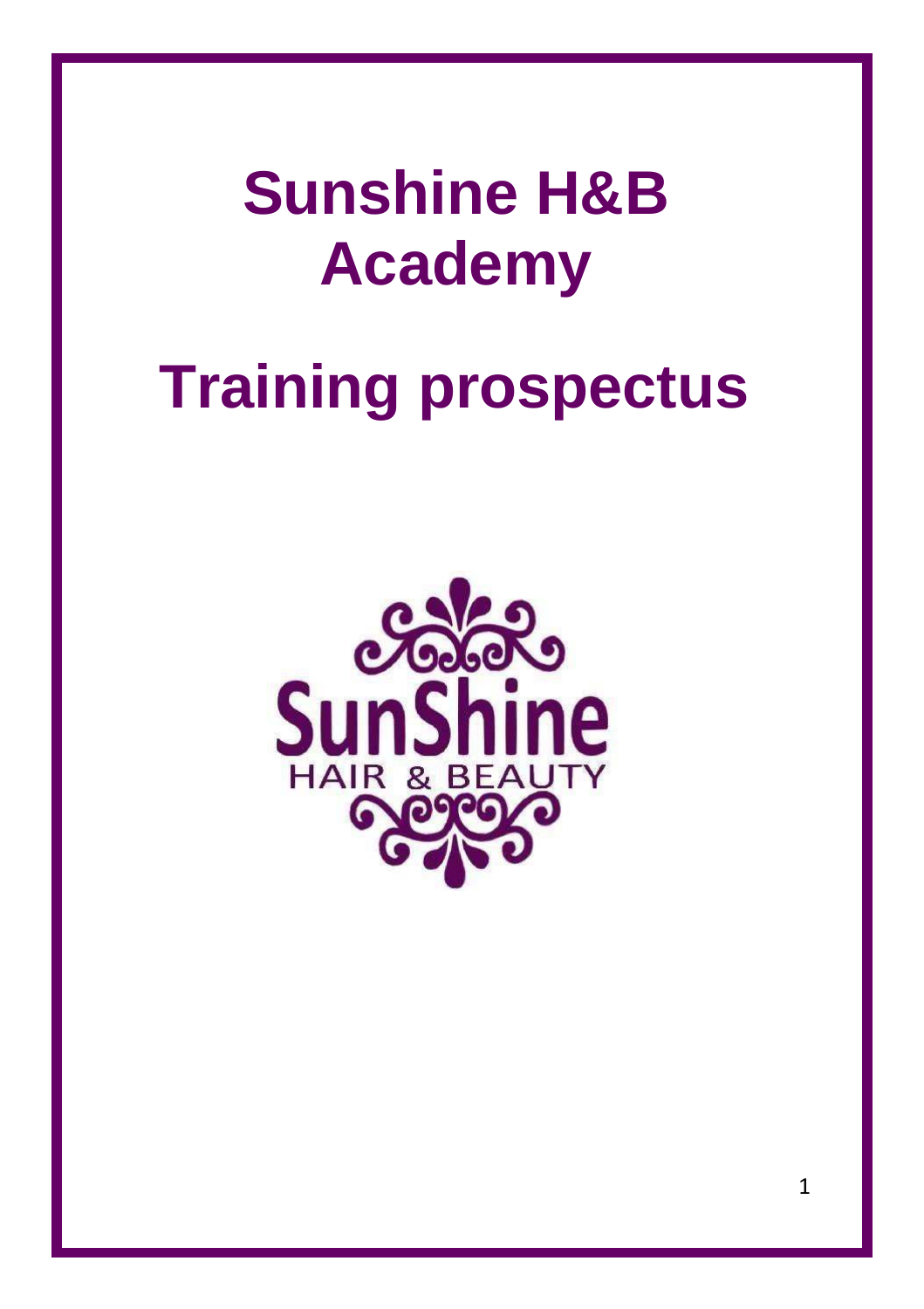# **Welcome to our training prospectus**

**Do you want to successfully launch an exciting new career?**

**Or maybe add some additional services to boost your career and CPD?**

**At Sunshine H&B Academy we know how important training is and that's why we only give high standards when training.**

**The academy and the Professional Beauty Direct have teamed up to ensure the highest level of training is given.**

**We dedicate ourselves in helping therapists gain the most of their ability, encourage and guide beginners through every course.**

**After the course you will still continuous support and guidance, so if you are unsure on something or you just need reassurance don't hesitate the contact the academy. This can be done either:**

**Phone/ Text: 0715971081**

**Email: rhian@sunshinehairandbeauty.co.uk**

**We will endeavor to response to your queries within one working day.**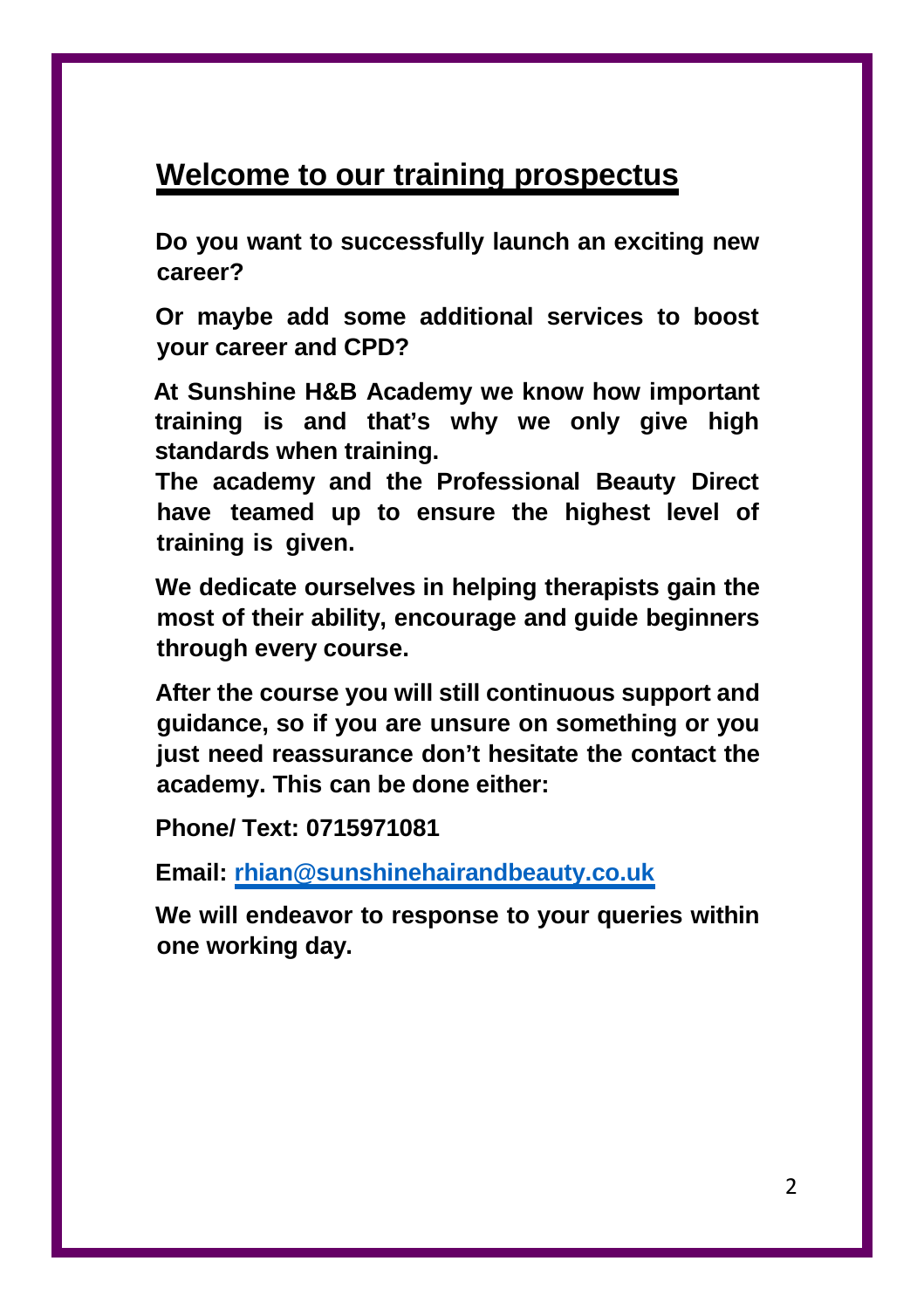**The courses have been accredited by: The Professional Beauty Direct.**

**High quality education and upgraded skills are perfect when it comes to career ambitions and aspirations, whether you are a beginner or working at a professional level, our courses can help you to:**

- **Kick start a new career.**
- **Expand your knowledge, skills, confidence and motivation.**
- **Increase the number and type of services offered to clients.**
- **EXA** Keep up to date with current fashion and **trends.**
- **Improve you customer satisfaction ratings.**

**Contact Information:**

**www.sunshinehairandbeauty.co.uk rhian@sunshinehairandbeauty.co.uk**

**07515971081**

**www.facebook.com/Sunshinehairbeauty www.twitter.com/SunshineH\_B**

**There are many different ways to book.**

**You can book via email, online, Facebook, Beauty Finder. There is a £50 deposit to be made when booking the course.**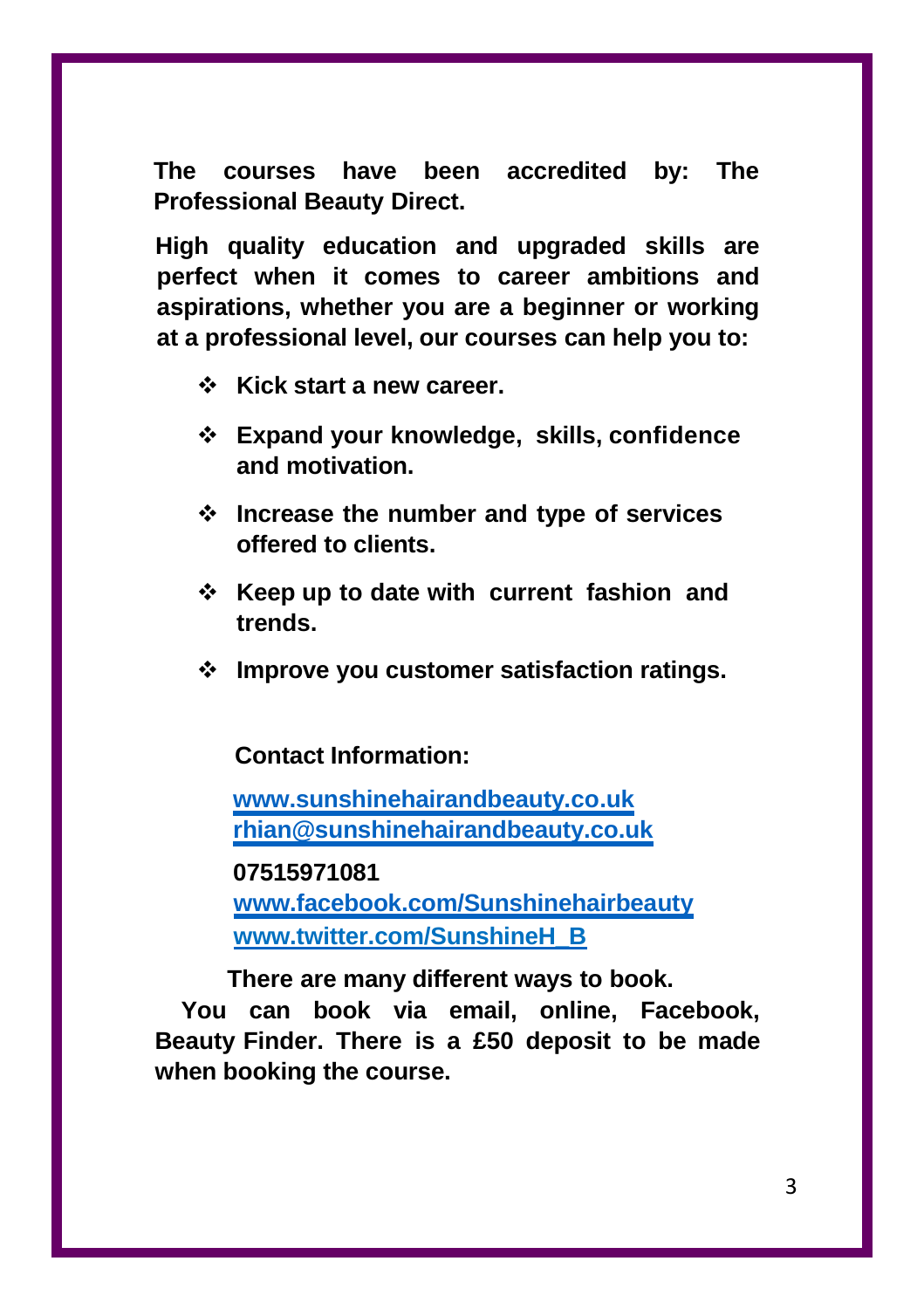**Once you have booked onto the course a confirmation email will be sent, regarding all details and if you need to bring/purchase any materials.**

# **Key:**

**B** – Ideal for beginners

**C** – Certificate on attendance, issued by the guild of beauty therapists.

**K** – Kit is required.

**M** – Model required

**CPD** – CPD hours

#### **The legal Bit**

Once completed training we strongly advise that you obtain the appropriate insurance. The Guild of Beauty Therapists is brilliant insurance and offers value for money and specialise in different services.

#### **Models**

The models that are required must be over 16 years old. Some courses are 18 years old. Please check when booking the course. Each model needs to have completed and signed a model indemnity form. When colours are being applied, you must comply with manufacturer's instructions and do a patch/skin test 48 hours before the chemical treatment takes place.

The same rule apply to any chemical service such as Eyebrow tint, Eyelash tint, Eyelash extension (glue used) and Hair tint.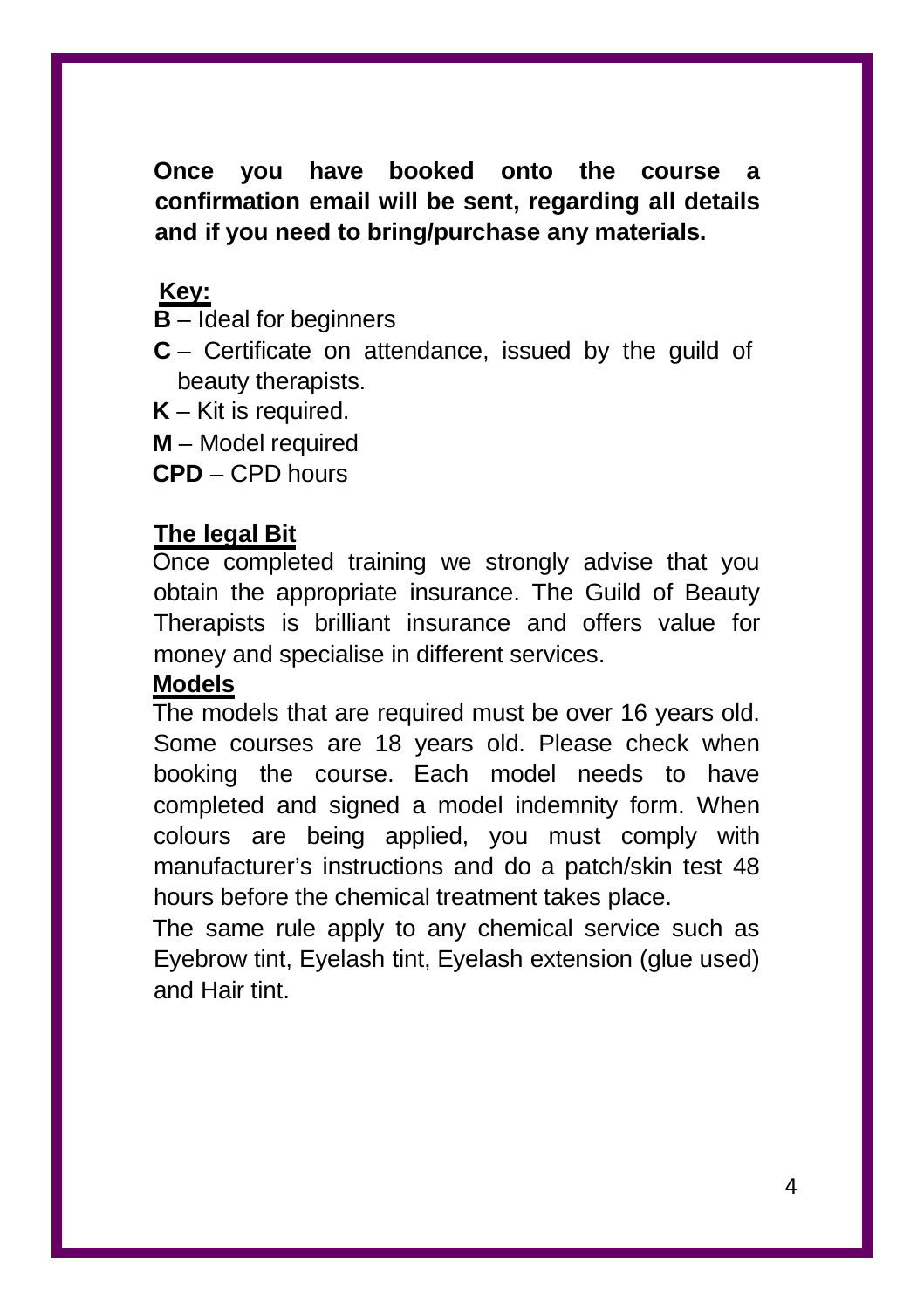#### **Requirements**

You are expected to be dressed appropriately for the course you have chosen, wearing a tunic if required. It is your responsibility to provide the correct materials needed for each course. See kit lists.

**Sunshine H&B Academy would like to stress how important** it is to purchase the correct **insurance. Whether you are a student only practicing on friends/family or as a profession, you just don't know what is around the corner and it's not worth taking risks.**

**Always make sure you read the manufacturer's instructions and where applicable carry out a patch/skin test 48 hours before the chemical treatment. Please ensure that you repeat a skin test every 6 months and keep records of these tests. Also if you change your brand, ensure you do another patch/skin test.**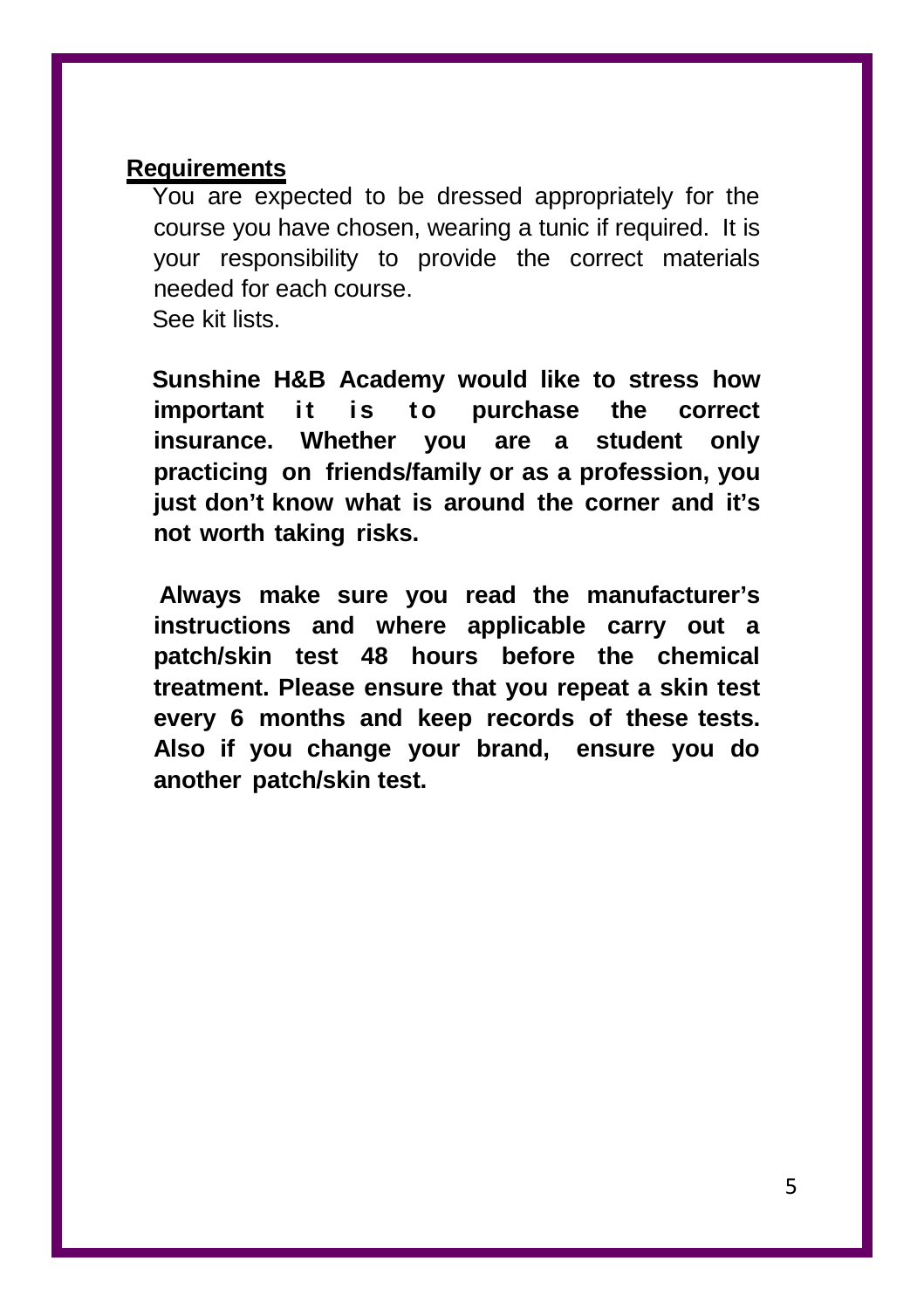## **Manicure Course**

**Price:** £240.00

**Time:** 10am – 4pm

#### **Course structure:**

Client Consultation Contra – indication & Contra - Actions Anatomy & Physiology of the skin Anatomy & Physiology of the nail Anatomy & Physiology of the bones of the hand Anatomy & Physiology of the muscles of the hand **Preparation** Technique (practical) Treatment Adaptions Aftercare The student will be assessed by the lecturer of the session, they will get shown how to carry out a full manicure and then be expected to carry the treatment out. On completion the student will receive a certificate.

#### **Key:**

**M C B K**

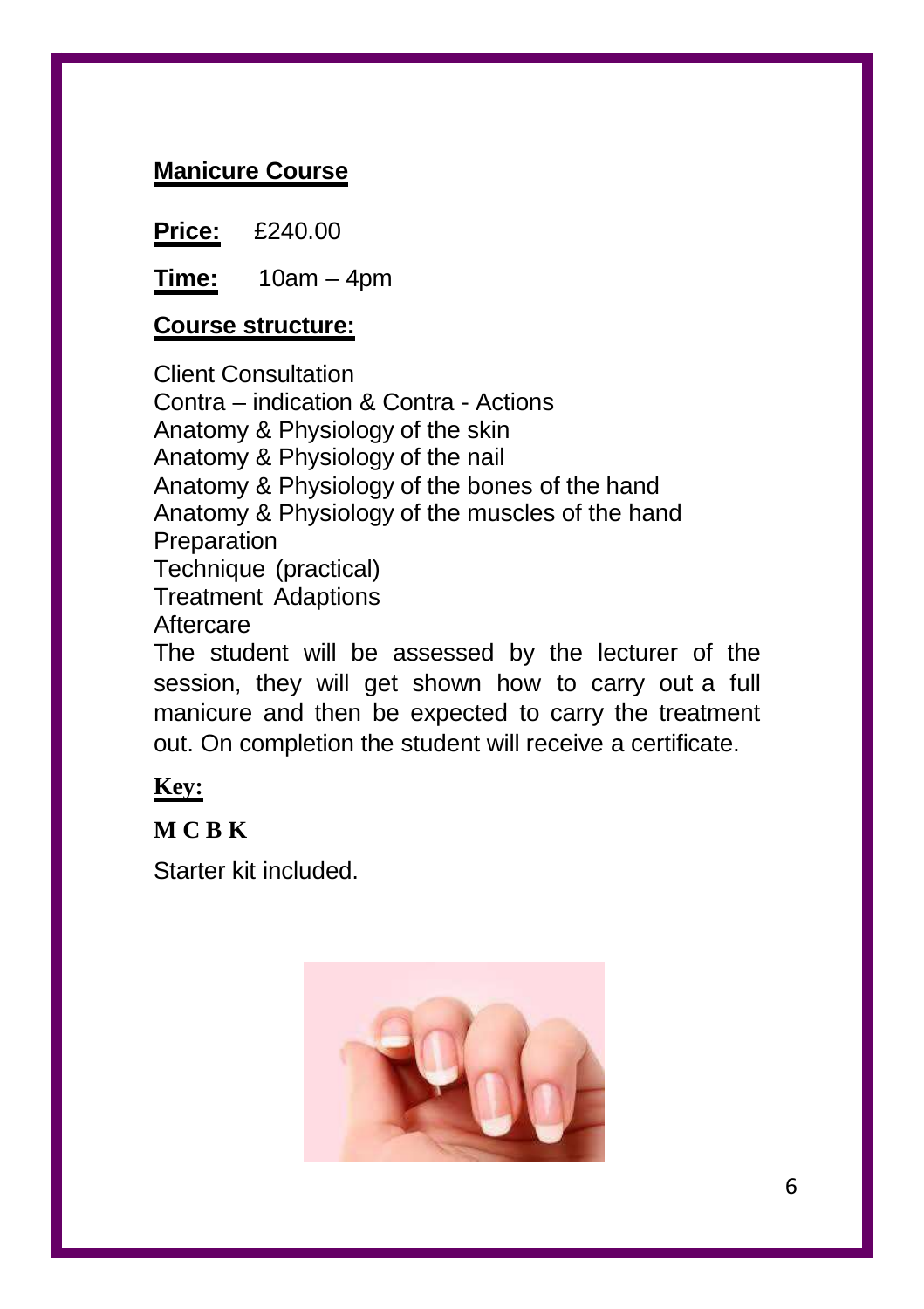# **Pedicure Course**

**Price:** £240.00

**Time:** 10am – 4pm

# **Course structure:**

Client Consultation Contra - indications & Contra - Actions Anatomy & Physiology of the skin Anatomy & Physiology of the nail Anatomy & Physiology of the bones of the foot Anatomy & Physiology of the muscles of the feet **Preparation** Technique (practical) Treatment Adaptions Aftercare The student will be assessed by the lecturer of the session, they will get shown how to carry out a full pedicure and then be expected to carry the treatment

out. On completion the student will receive a certificate. **Key:**

**M C B K V**

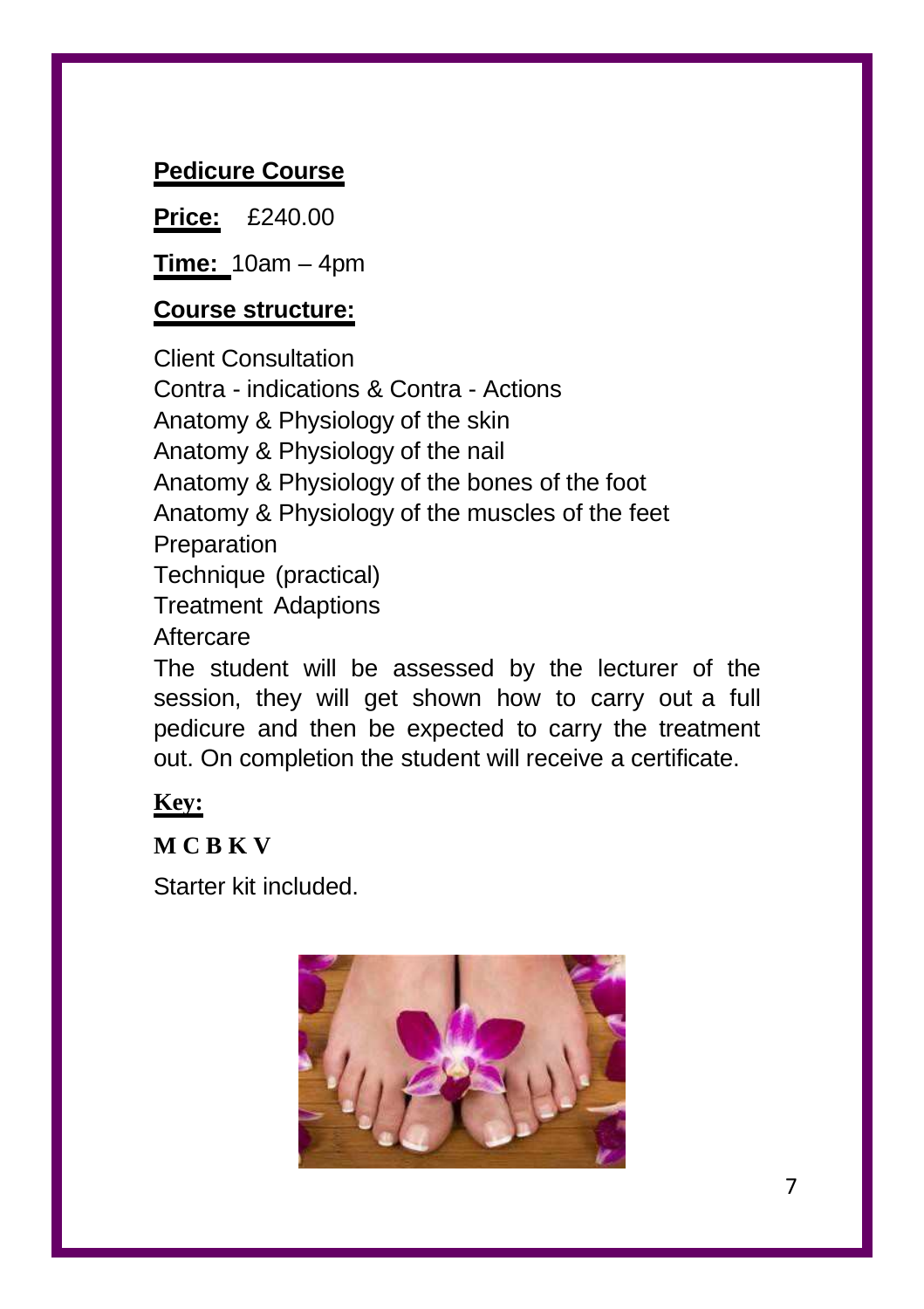# **Waxing Course**

**Price:** £284.00

**Time:** 10am – 4pm

## **Course structure:**

Introduction & Different Methods of Hair Removal **Consultation** The Skin, the Hair & the Endocrine System Contra-Indications & Contra-Actions Warm Waxing Technique Half Leg Full Leg, Bikini & Abdomen Waxing Underarm, Facial Waxing & Forearm Aftercare The student will be assessed by the lecturer of the session, they will get shown how to carry out a full

waxing areas and then be expected to carry the treatment out. On completion the student will receive a certificate.

# **Key:**

**M C B K V**

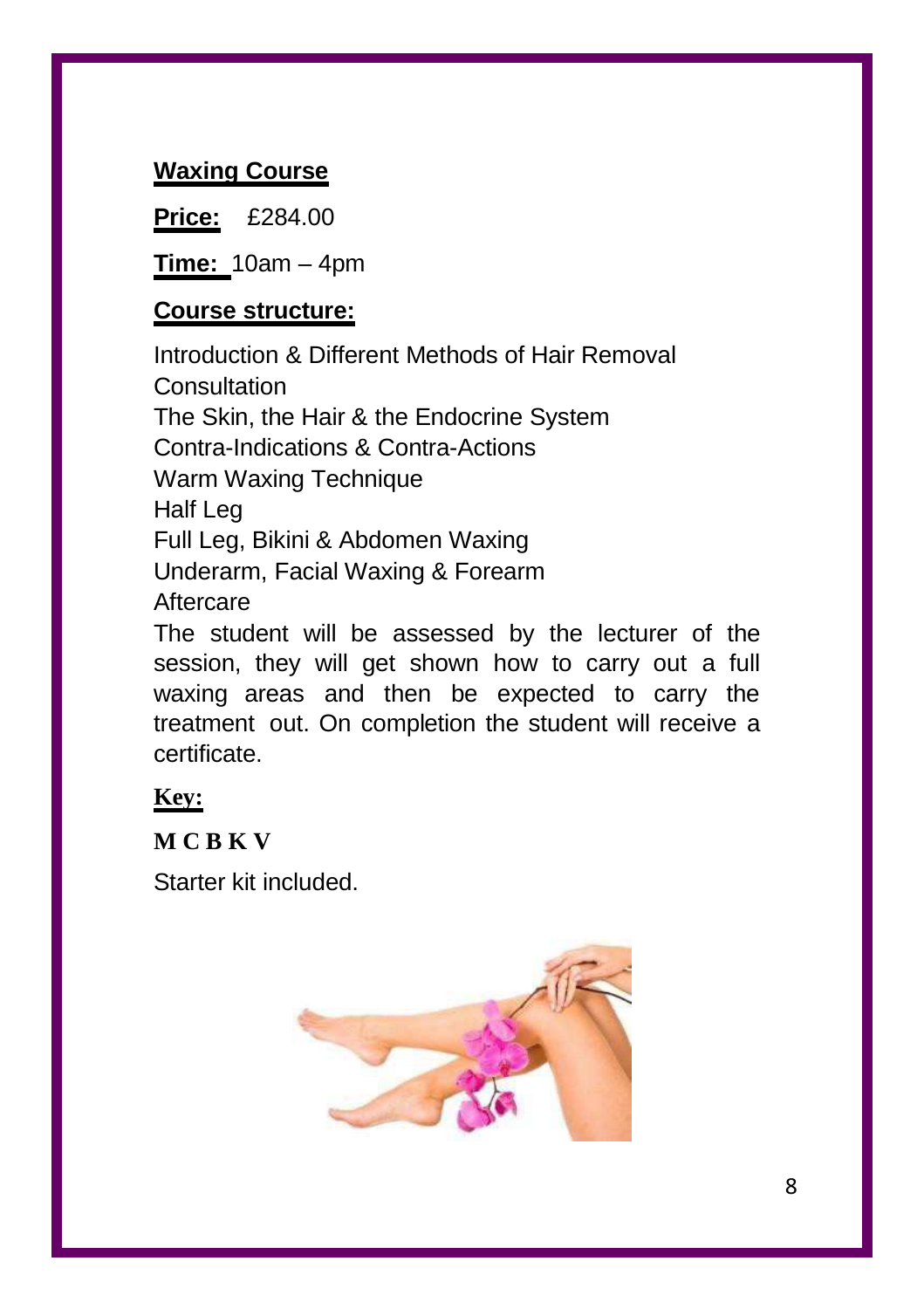## **Lash & Brow Treatments Course**

**Price:** £180.00

**Time:** 10am – 5pm

## **Course Structure:**

Client Consultation **Preparation** Eyebrow Shape Eyelash and Eyebrow tinting Strip lash application Contra indications and contra actions Treatment Adaptions **Aftercare** The student will be assessed by the lecturer of the

session, they will get shown how to carry out eyelash, eyebrow tint and eyebrow shape and then be expected to carry the treatment out. On completion the student will receive a certificate.

## **Key:**

#### **M C B K V**

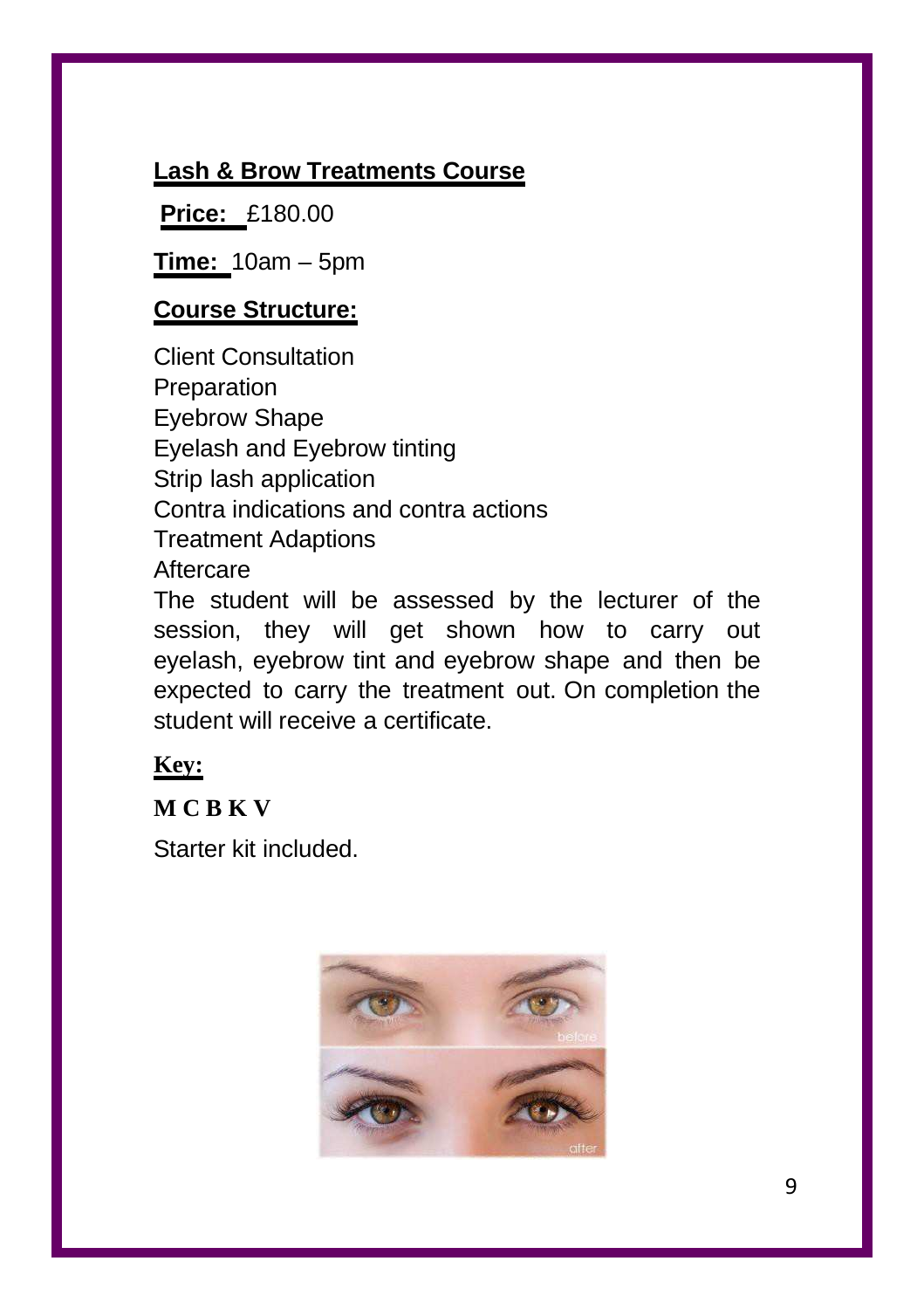## **Facial Course**

**Price:** £244.00

**Time:** 10am – 4pm

#### **Course Structure:**

Anatomy & Physiology Contraindications and Contra Actions Skin Conditions **Preparation** Skin Types & Product Selection **Treatment** Facial Technique, Cleanse, Tone Facial Technique Massage Facial Technique Mask, Moisturise & Eye Care Treatment Adaptations & Aftercare The student will be assessed by the lecturer of the session, they will get shown how to carry out a full facial and then be expected to carry the treatment out.

On completion the student will receive a certificate.

**Key:**

**M C B K V**

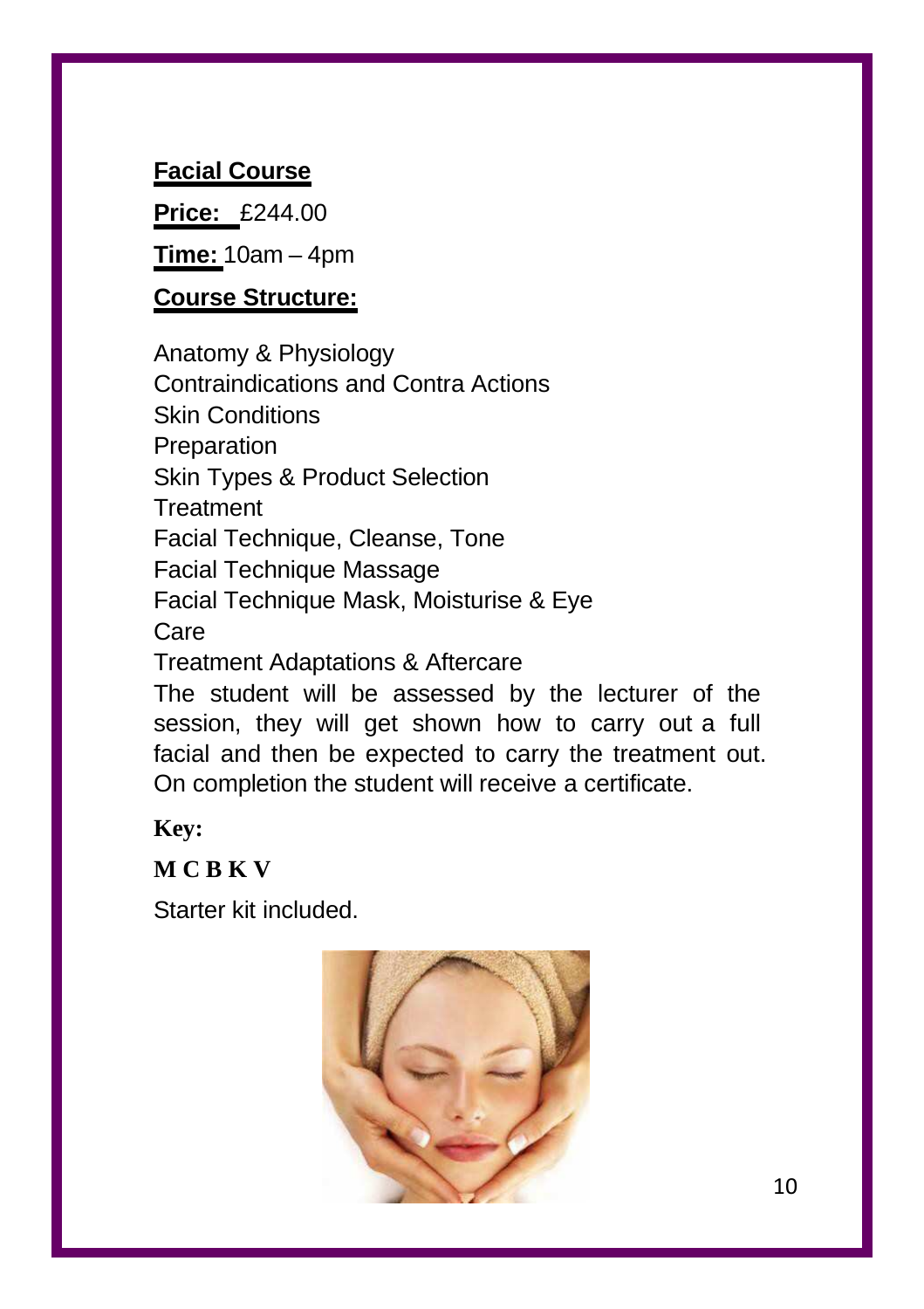# **Indian Head Massage Course**

**Price:** £258.00

**Time:** 10am – 4pm

#### **Course Structure:**

Anatomy & Physiology Massage Benefits **Preparation** Marma Pressure Points & Chakras Technique – Upper Back & Shoulder Massage Technique – Upper Arm & Neck Massage Massage Technique – Head and Face massage Treatment Adaptations & Aftercare

The student will be assessed by the lecturer of the session, they will get shown how to carry out a full Indian head massage and be expected to carry the treatment out. On completion the student will receive a certificate.

#### **Key:**

**M C B K V**

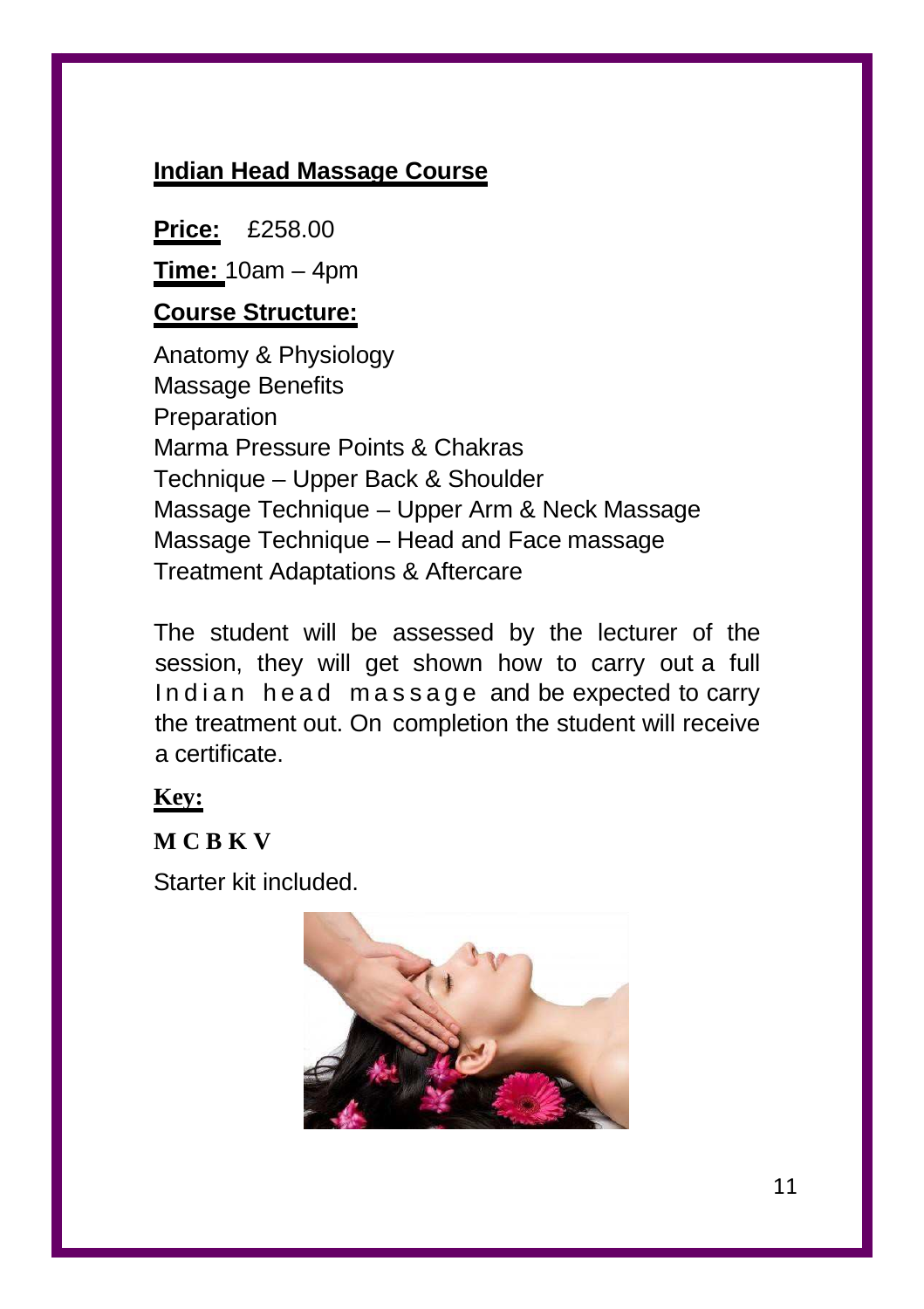**Make – Up Course Price:** £216.00 **Time:** 10am – 4pm **Course Structure:**

Hygiene, Health & Safety Related Anatomy & Physiology Equipment & Products Preparation of Treatment Room, Trolley and Client Contra-indications & Contra-actions Client Consultation Skin Cleansing, Toning & Moisturising Day, Evening & Corrective Techniques Aftercare Advice

The student will be assessed by the lecturer of the session, they will get shown how to carry out a full make  $$ up application and be expected to carry the treatment out. On completion the student will receive a certificate.

#### **Key:**

**M C B K V**

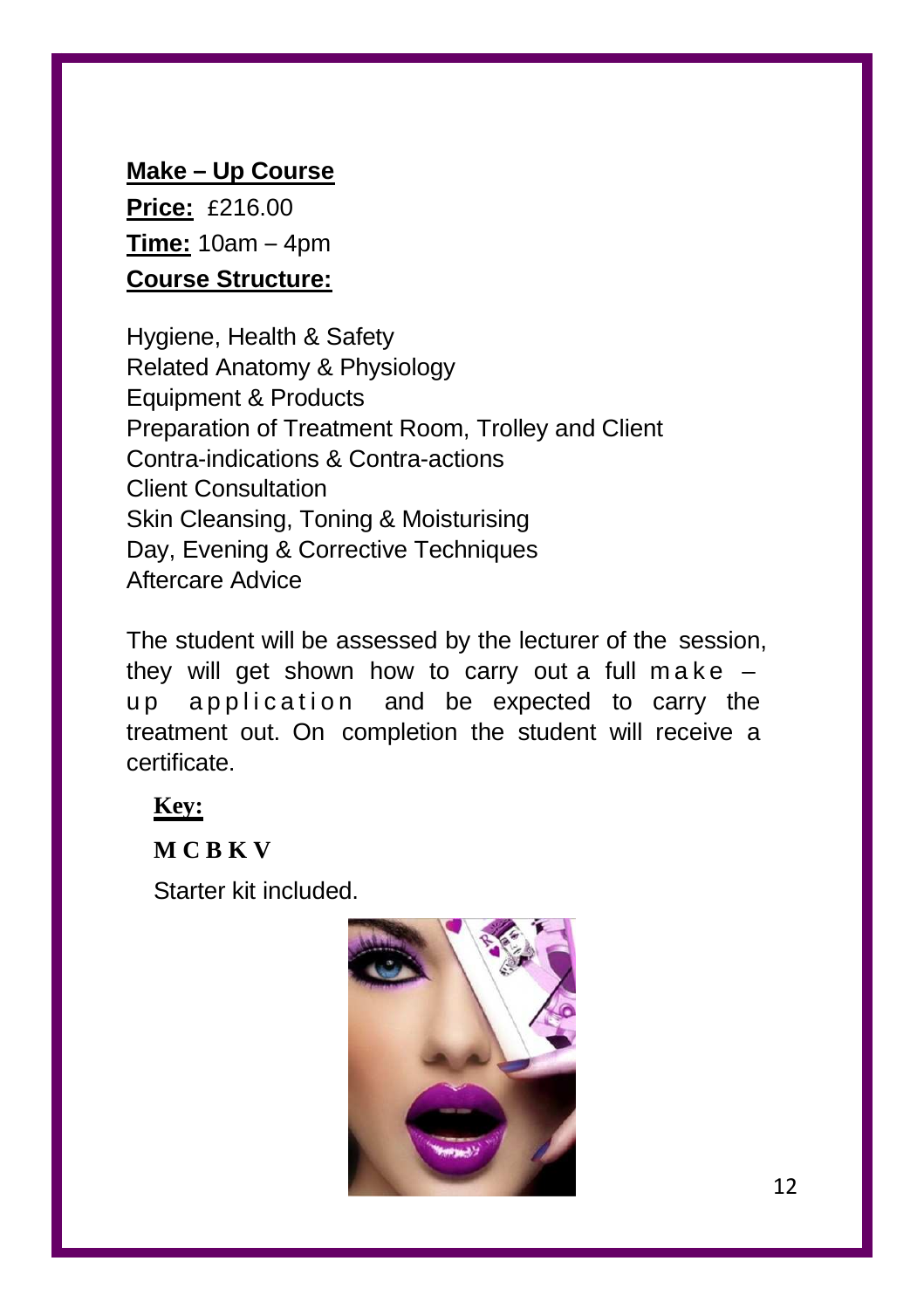## **Bridal Make – Up Course**

**Price:** £216.00

**Time:** 10am – 4pm

## **Course Structure:**

Hygiene/Health & Safety Equipment & Materials Preparation of Room, Trolley & Client Contra Indications & Contra Actions Client Consultation Specific Techniques for Bridal Make-Up The effects of lighting How Black & White Photographs affect the Make-Up The Make-Up Consultation and Trial 3 Practical Bridal Make-Ups and adaption for different skin tones Various Bridal looks and their effects Make-Up for Mature Clients, Mother of the Bride Aftercare Advice

The student will be assessed by the lecturer of the session, they will get shown how to carry out a full Bridal make  $-$  up application and be expected to carry the treatment out. On completion the student will receive a certificate.

**Key:**

**M C B K V** Starter kit included.

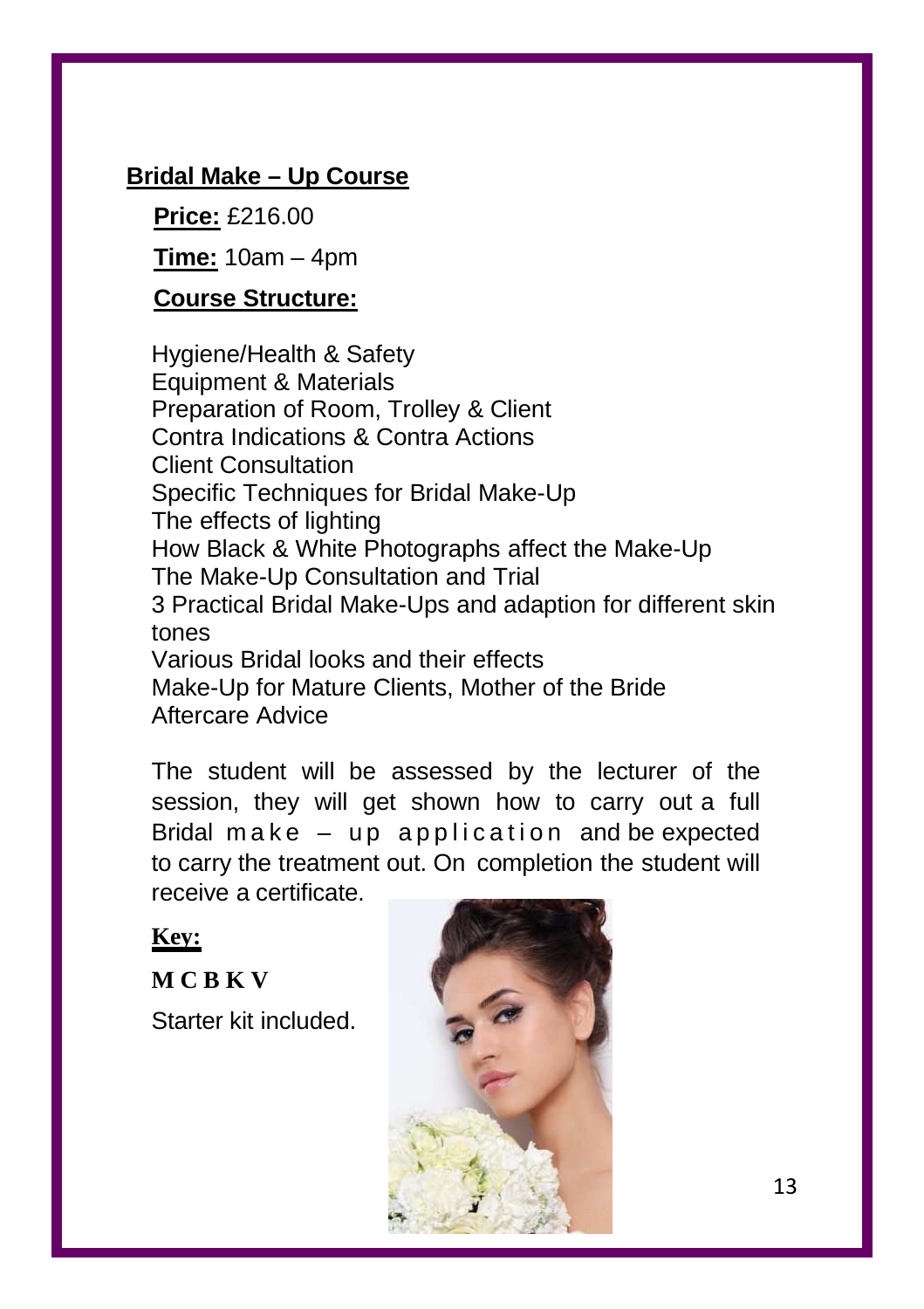## **Hair up Course**

**Price:** £156.00 **Time:** 10am – 4pm

# **Course Structure:**

Hygiene/Health & Safety Equipment & Materials Preparation of Room, Trolley & Client Contra Indications & Contra Actions 3 Classic Styles – French Pleat with or without Curls Chignon – Side, Central and Low Top Knot Half Up & Half down Curls French Plaits Aftercare Advice

The student will be assessed by the lecturer of the session, they will get shown how to carry out a full hair up and be expected to carry the treatment out. On completion the student will receive a certificate.

#### **Key:**

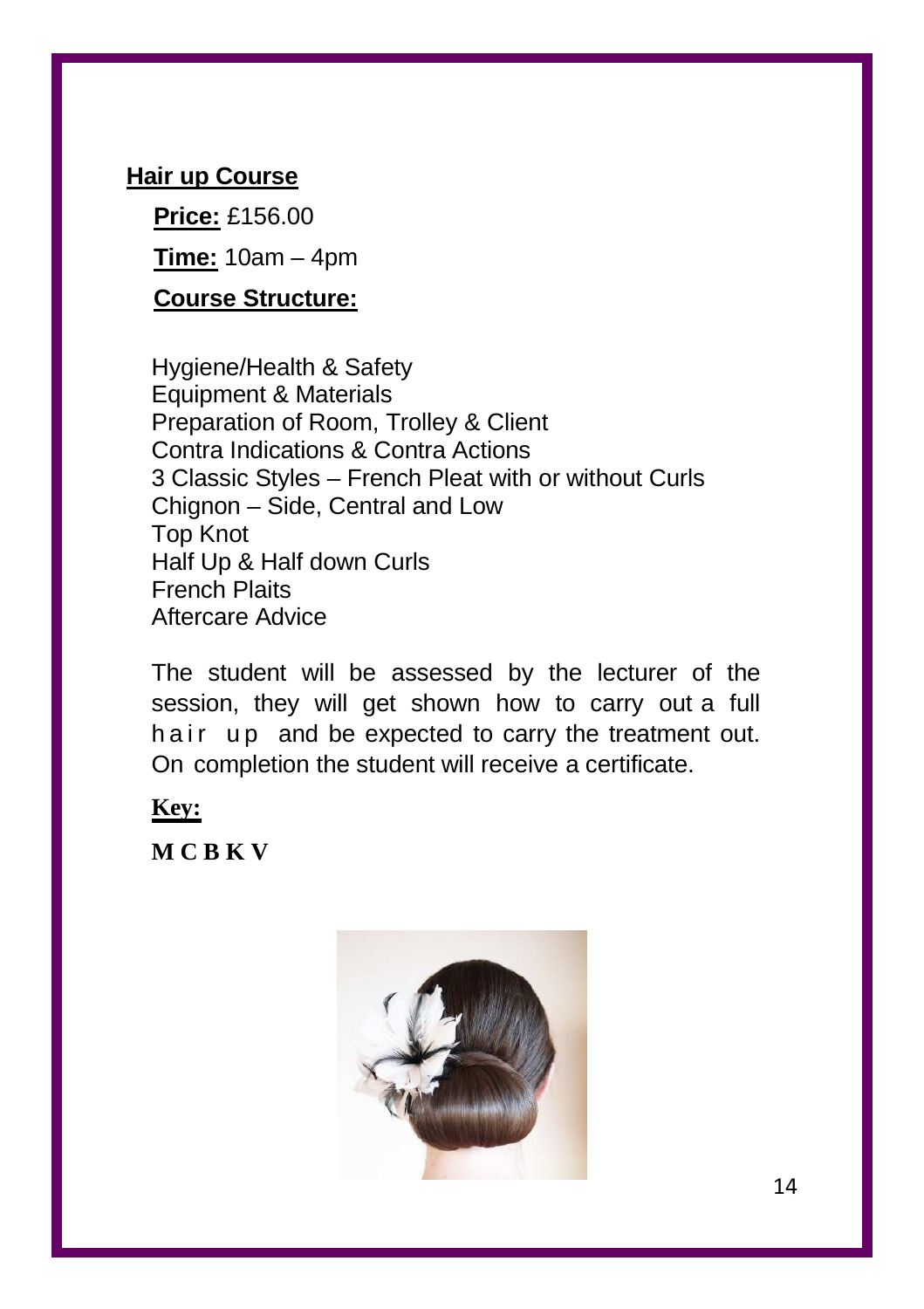### **Bridal Hair up Course**

**Price:** £180.00 **Time:** 10am – 4pm

# **Course Structure:**

Hygiene/Health & Safety Equipment & Materials Preparation of Room, Trolley & Client Contra Indications & Contra Actions Blow – drying curls Classic Messy Bun Barrel Curls Half up Half down with curls Smooth Chignon Aftercare Advice

The student will be assessed by the lecturer of the session, they will get shown how to carry out a full Bridal hair up and be expected to carry the treatment out. On completion the student will receive a certificate.

#### **Key:**

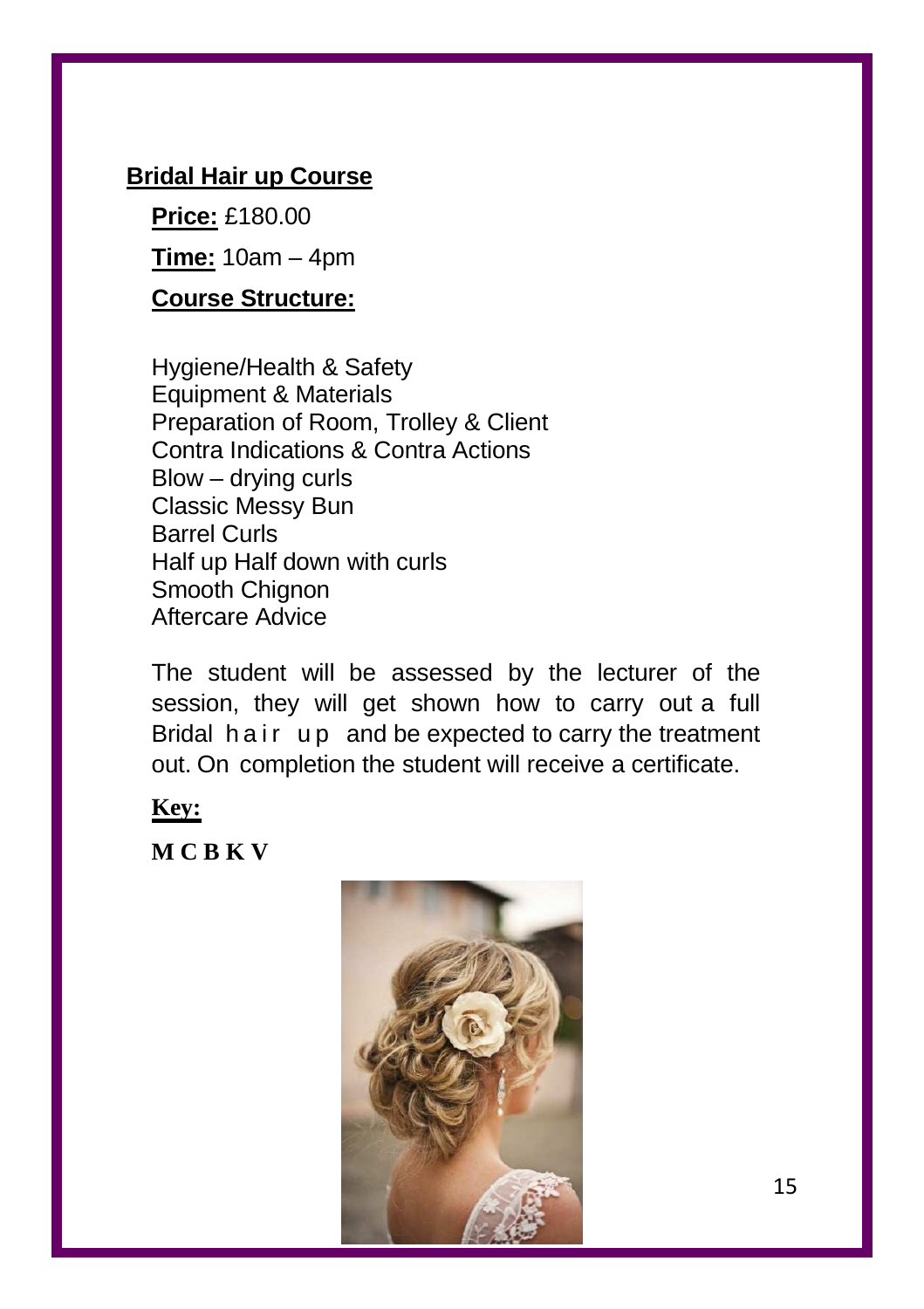# **Gel Polish Course**

**Price:** £110.00 **Time:** 10am – 2pm **Course Structure:**

Hygiene, Health & Safety Equipment & Products Preparation of Treatment Room, Trolley and Client Client Consultation Preparation of the Nail Practical Tuition in the Application of gel polish French application Removal Techniques Aftercare Advice

The student will be assessed by the lecturer of the session, they will get shown how to carry out a full gel polish application and be expected to carry the treatment out. On completion the student will receive a certificate. Manicure is essential to be able to carry out this treatment.

**Key:**

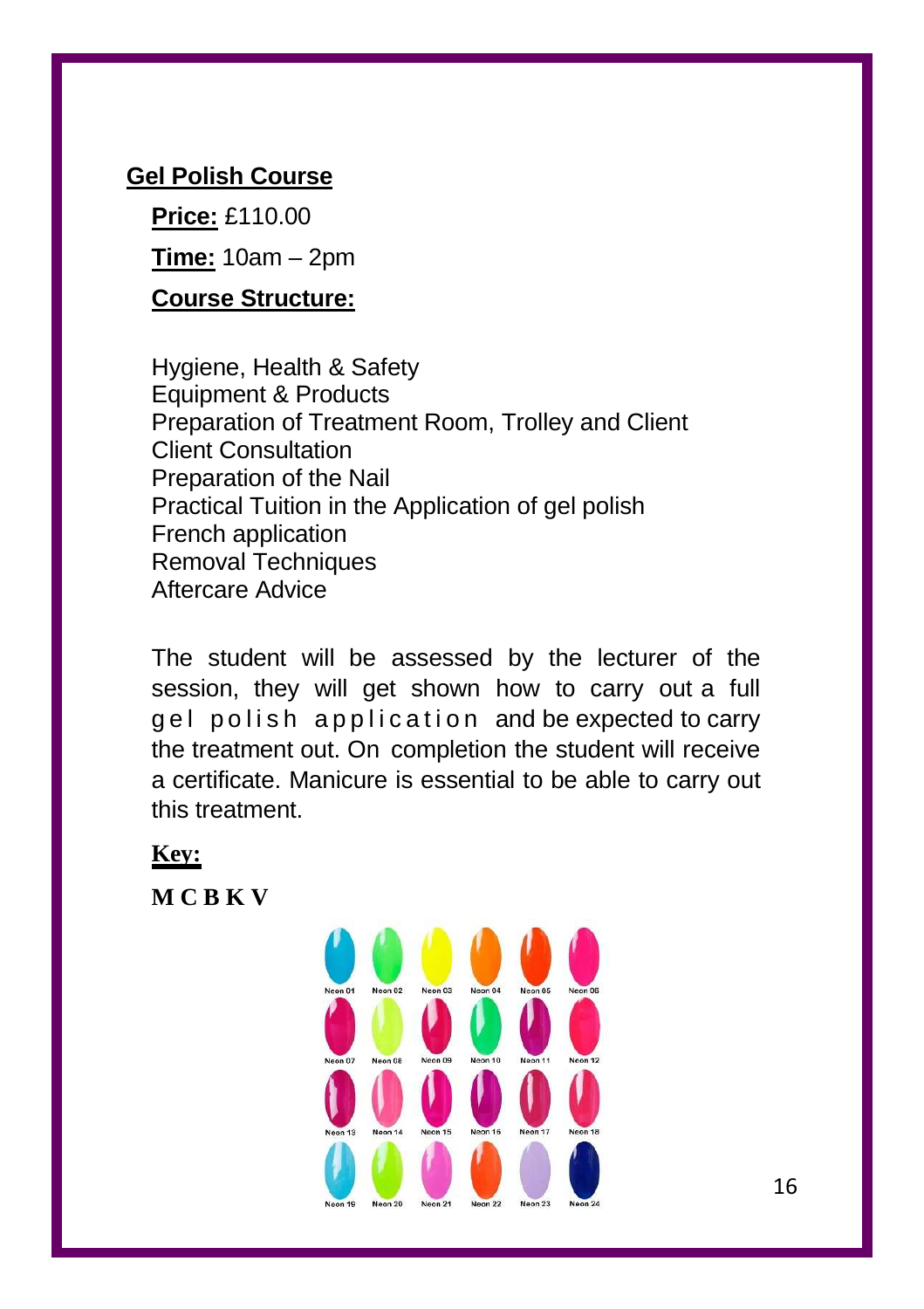#### **Eyelash Extension Course**

**Price:** £295.00 **Time:** 10am – 4pm

#### **Course Structure:**

Hygiene, Health & Safety Related Anatomy & Physiology Equipment & Materials Preparation of Treatment Room, Trolley & Client Contra-indications & Contra-actions of Eye Treatment Client Consultation Application of individual Lashes Clusters and strip lashes Removal Aftercare Advice

The student will be assessed by the lecturer of the session, they will get shown how to carry out a full set of eyelash extensions and be expected to carry the treatment out. On completion the student will receive a certificate. Eye treatments is essential

#### **Key:**

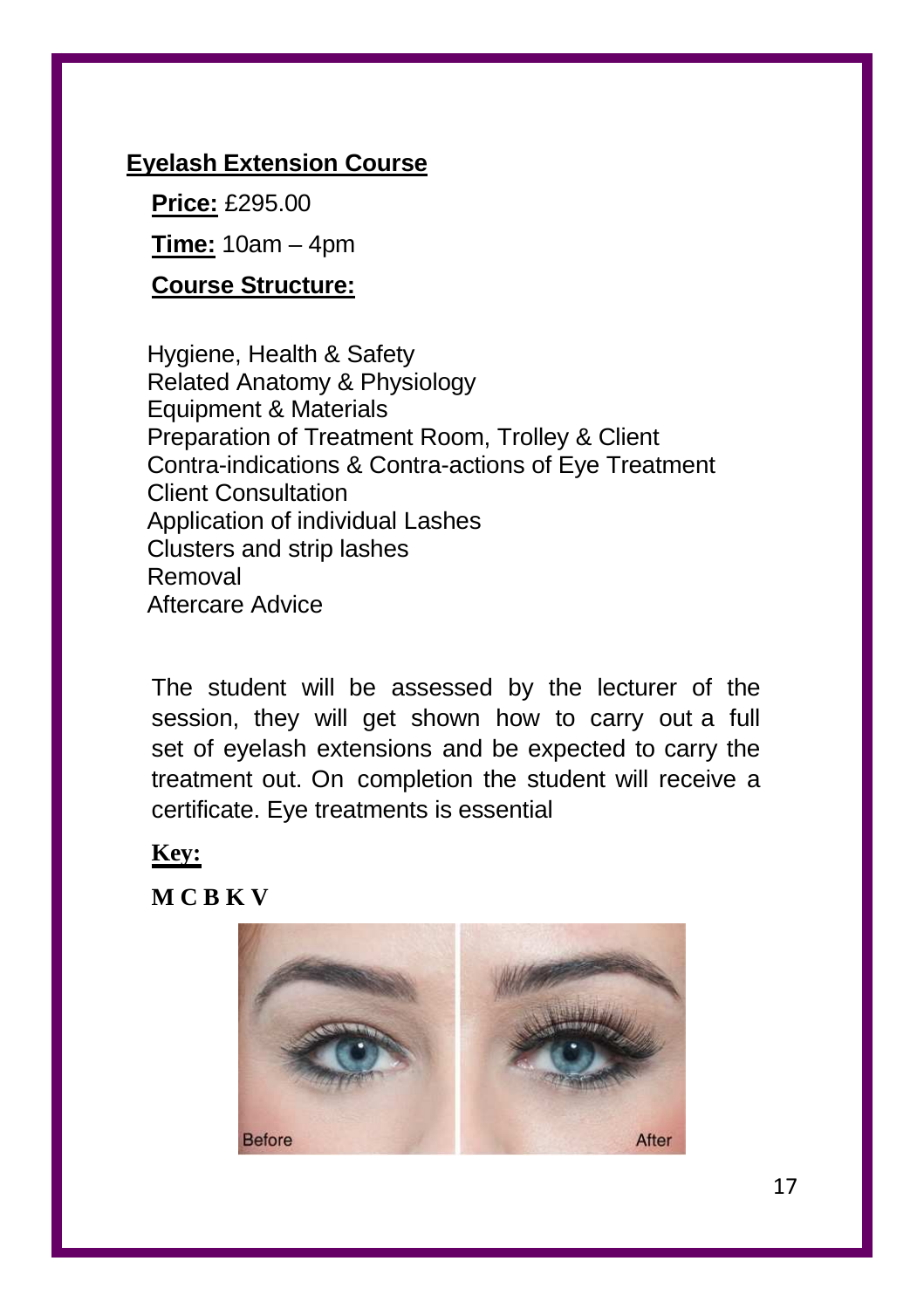#### **Eyelash Perming Course**

**Price:** £155.00

**Time:** 10am – 2pm

#### **Course Structure:** Hygiene, Health & Safety Related Anatomy & Physiology Equipment & Materials Preparation of Treatment Room, Trolley & Client Contra-indications & Contra-actions of Eye Treatment Client Consultation Patch Test Lash Perm Aftercare Advice

The student will be assessed by the lecturer of the session, they will get shown how to carry out a full eyelash perm and be expected to carry the treatment out. On completion the student will receive a certificate. Eye Treatments is essential.

#### **Key:**

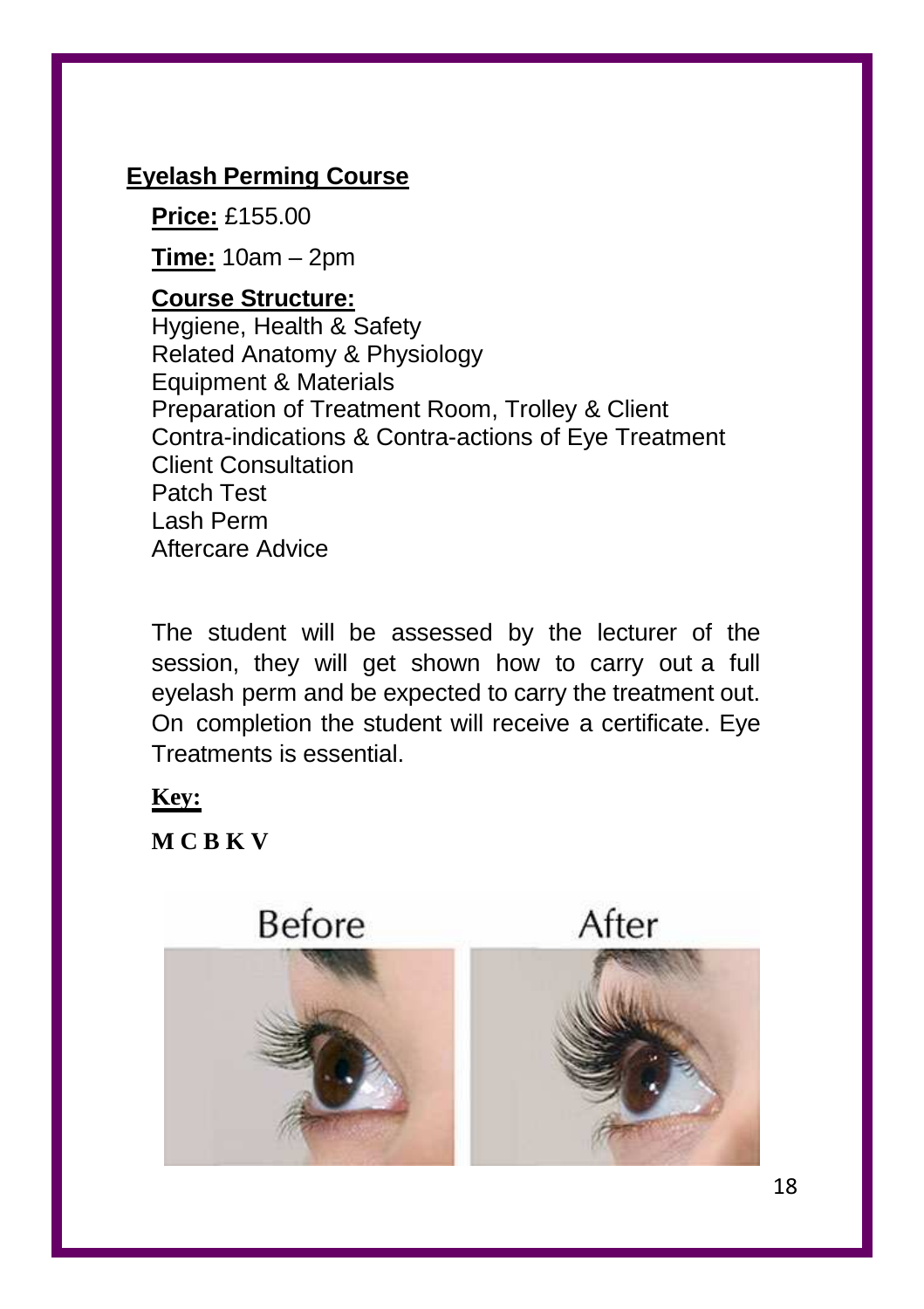### **Eyelash Lifting Course**

**Price:** £150.00

**Time:** 10am – 2pm

#### **Course Structure:**

Hygiene, Health & Safety Related Anatomy & Physiology Equipment & Materials Preparation of Treatment Room, Trolley & Client Contra-indications & Contra-actions of Eye Treatment Client Consultation Patch Test Lash lift Aftercare Advice

The student will be assessed by the lecturer of the session, they will get shown how to carry out a full eyelash lift and be expected to carry the treatment out. On completion the student will receive a certificate. Eye Treatments is essential

#### **Key:**

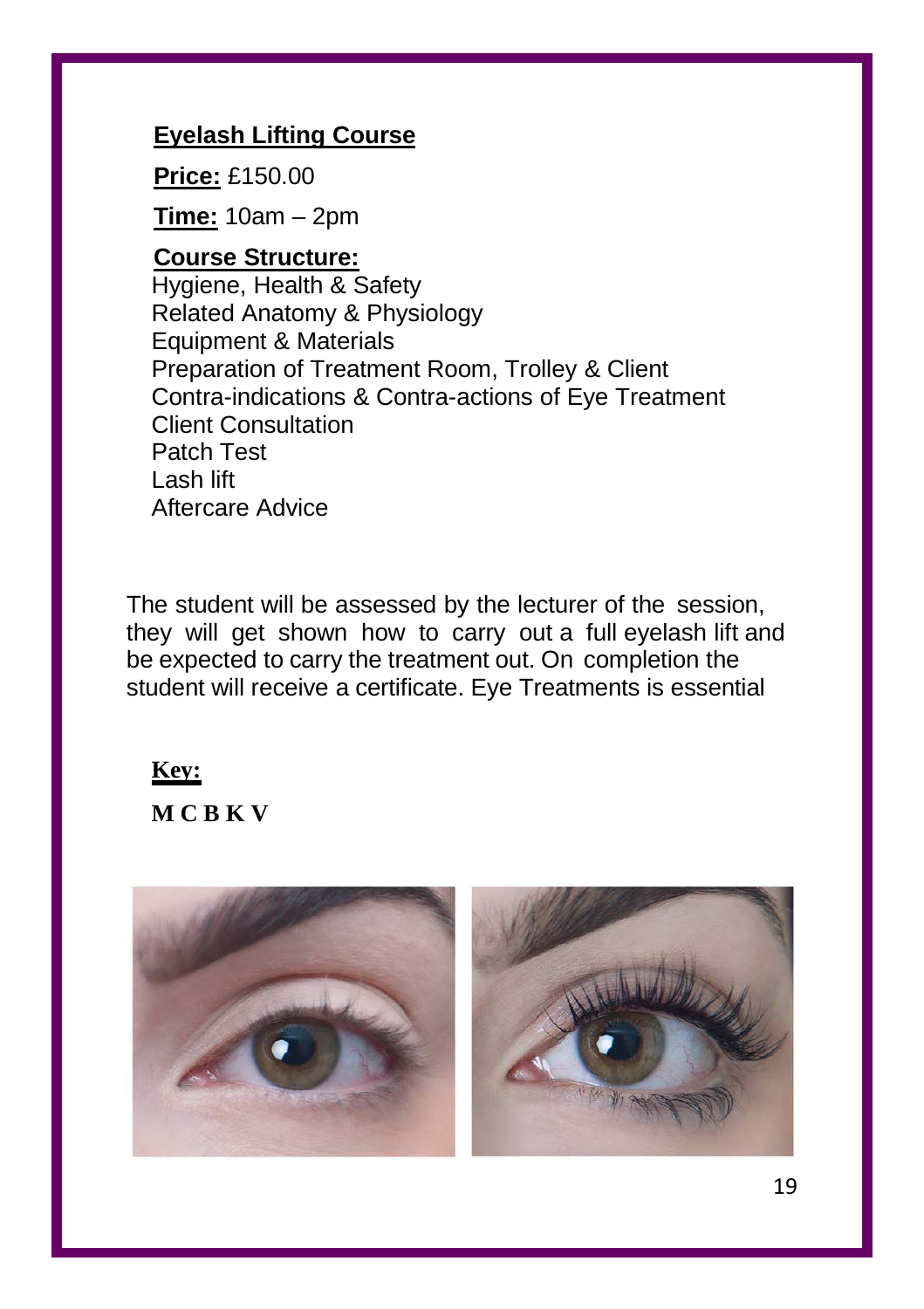## **Spray Tanning Course**

**Price:** £120.00 **Time:** 10am – 2pm

# **Course Structure:**

Hygiene, Health and safety Equipment & Materials Preparation of Room & Client Contra-indications & Contra-actions Tan Zoning Order Product Information Maintenance of Machine Aftercare Advice

The student will be assessed by the lecturer of the session, they will get shown how to carry out a full spray tan and be expected to carry the treatment out. On completion the student will receive a certificate.

#### **Key:**

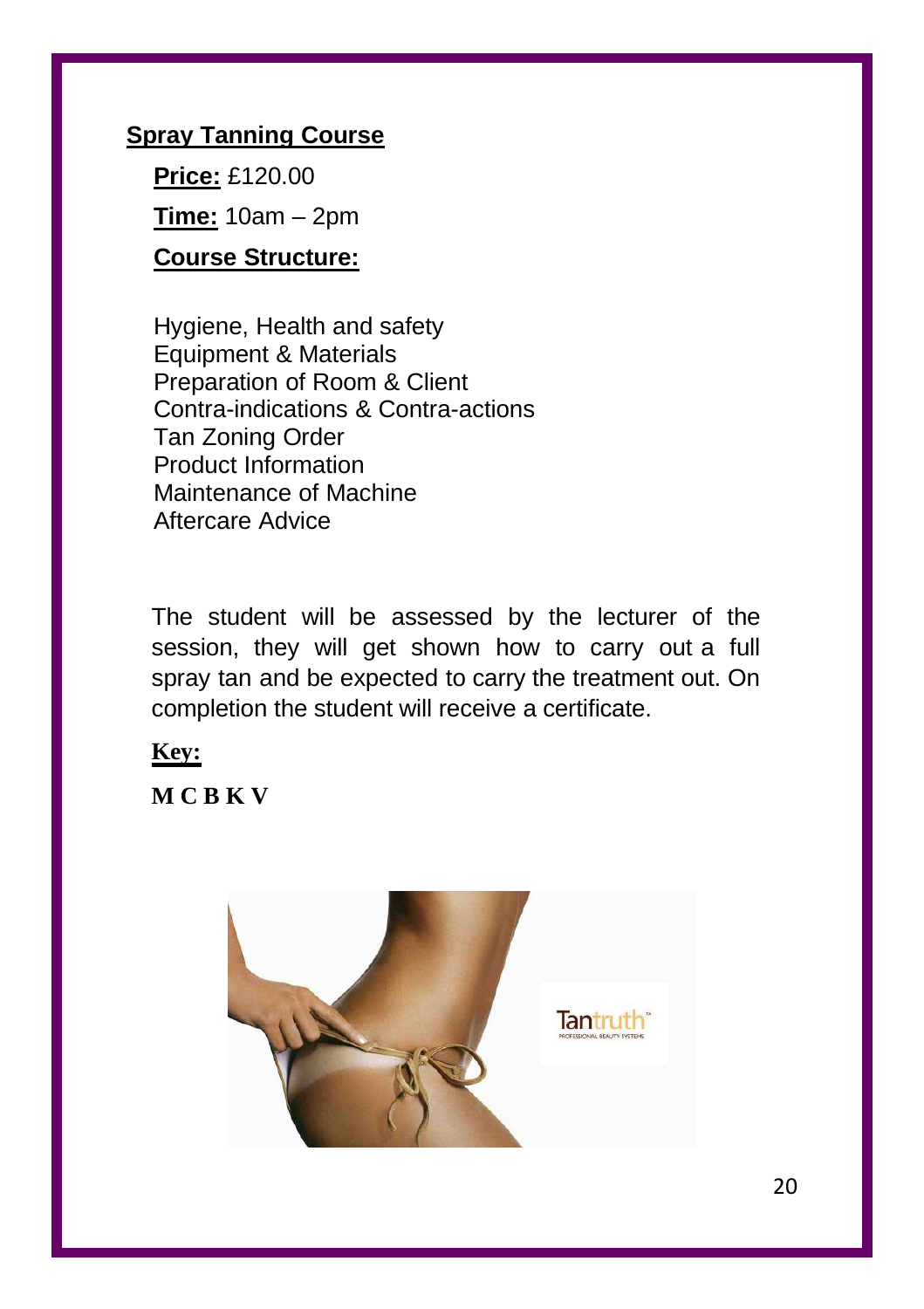**Acrylic Extension Course Price:** £210.00 **Time:** 10am – 4pm **Course Structure:**

Hygiene, Health & Safety Related Anatomy & Physiology Equipment & Products Preparation of Treatment Room, Trolley and Client Contra-indications & Contra-actions Client Consultation Preparing the Natural Nail Practical Tuition in Tip Application and Acrylic Overlay Maintenance Procedures Removal Techniques Aftercare Advice

The student will be assessed by the lecturer of the session, they will get shown how to carry out a full set of Acrylics and be expected to carry the treatment out. On completion the student will receive a certificate. Manicure is essential.

**Key:**

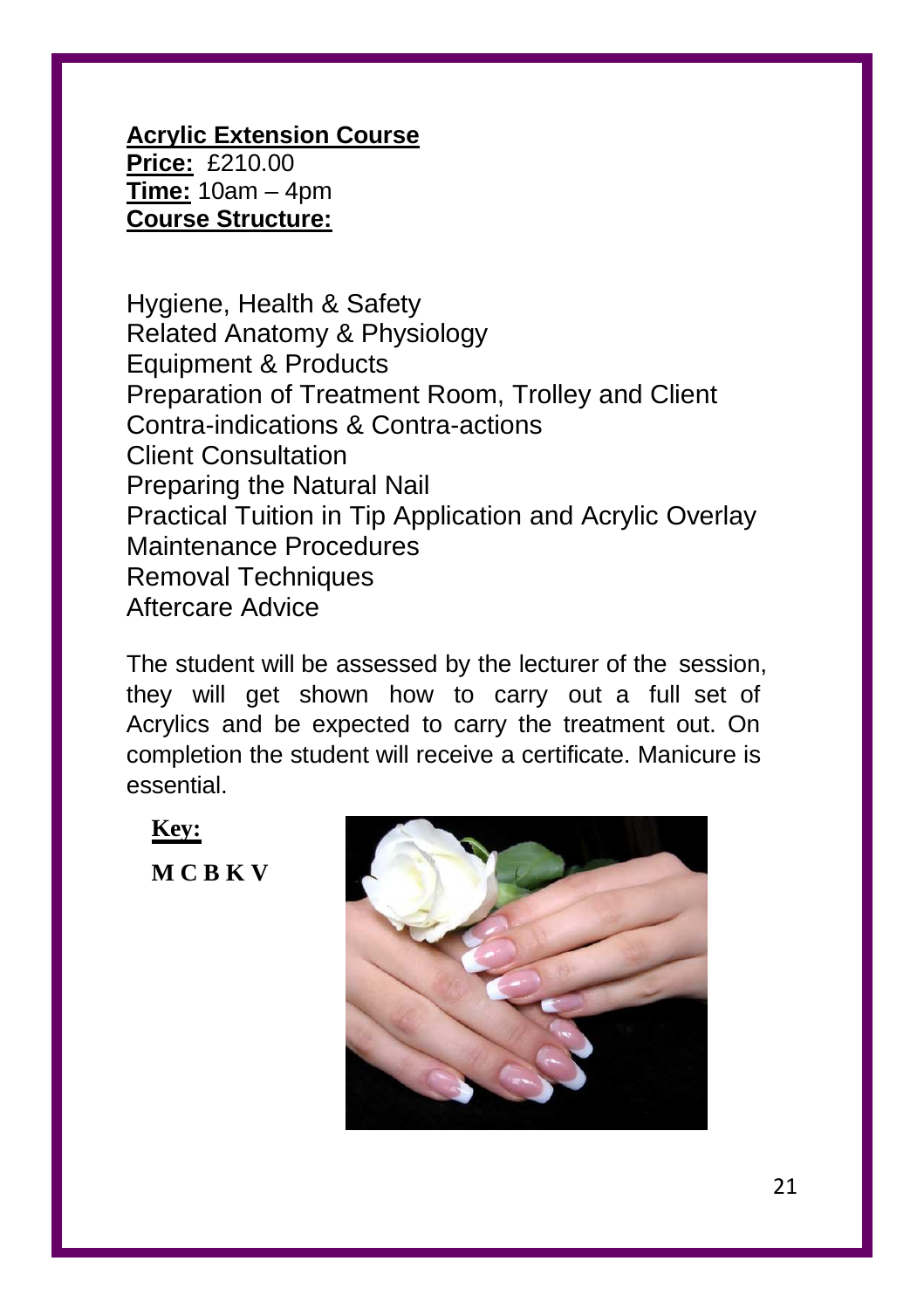**UV Gel Extensions Course: Price:** £210.00 **Time:** 10am – 4pm **Course Structure:**

Hygiene, Health & Safety Related Anatomy & Physiology Equipment & Products Preparation of Treatment Room, Trolley and Client Contra-indications & Contra-actions Client Consultation Preparing the Natural Nail Practical Tuition in Tip Application and UV Gel Overlay Maintenance Procedures Removal Techniques Aftercare Advice

The student will be assessed by the lecturer of the session, they will get shown how to carry out a full set of UV Gel's and be expected to carry the treatment out. On completion the student will receive a certificate. Manicure is essential.

**Key:**

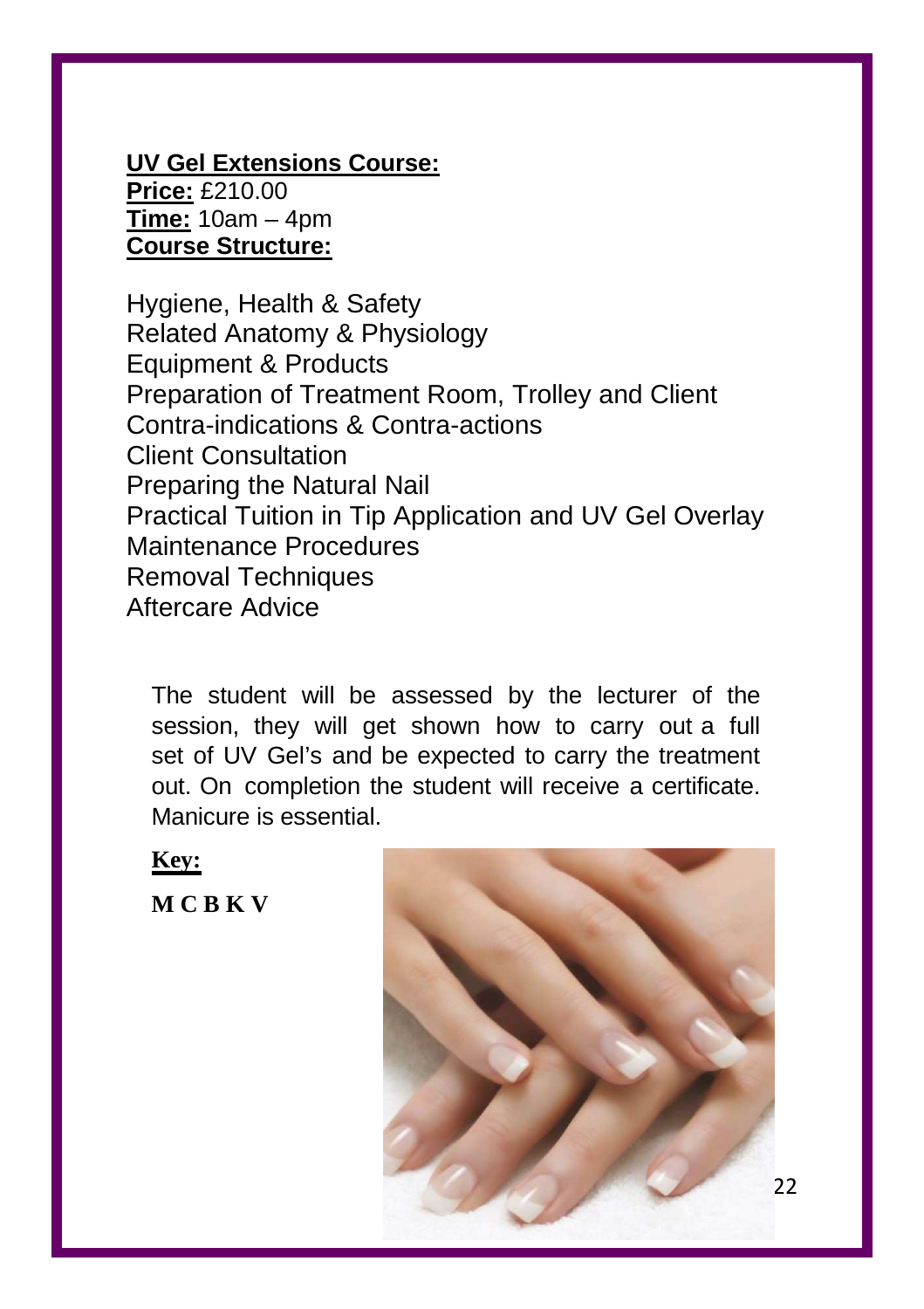**Nail Art Course: Price:** £72.00 **Time:** 10am – 1pm **Course Structure:**

Hygiene, Health & Safety Equipment & Products Preparation of Treatment Room, Trolley and Client Client Consultation Preparing the Natural Nail Practical Tuition in Nail Art Techniques Striping, Blending, Glitter, Freehand Designs, application of Gems and Dotting Removal Techniques Aftercare Advice

The student will be assessed by the lecturer of the session, they will get shown how to carry out nail art and be expected to carry the treatment out. On completion the student will receive a certificate. Manicure is essential.

**Key:**

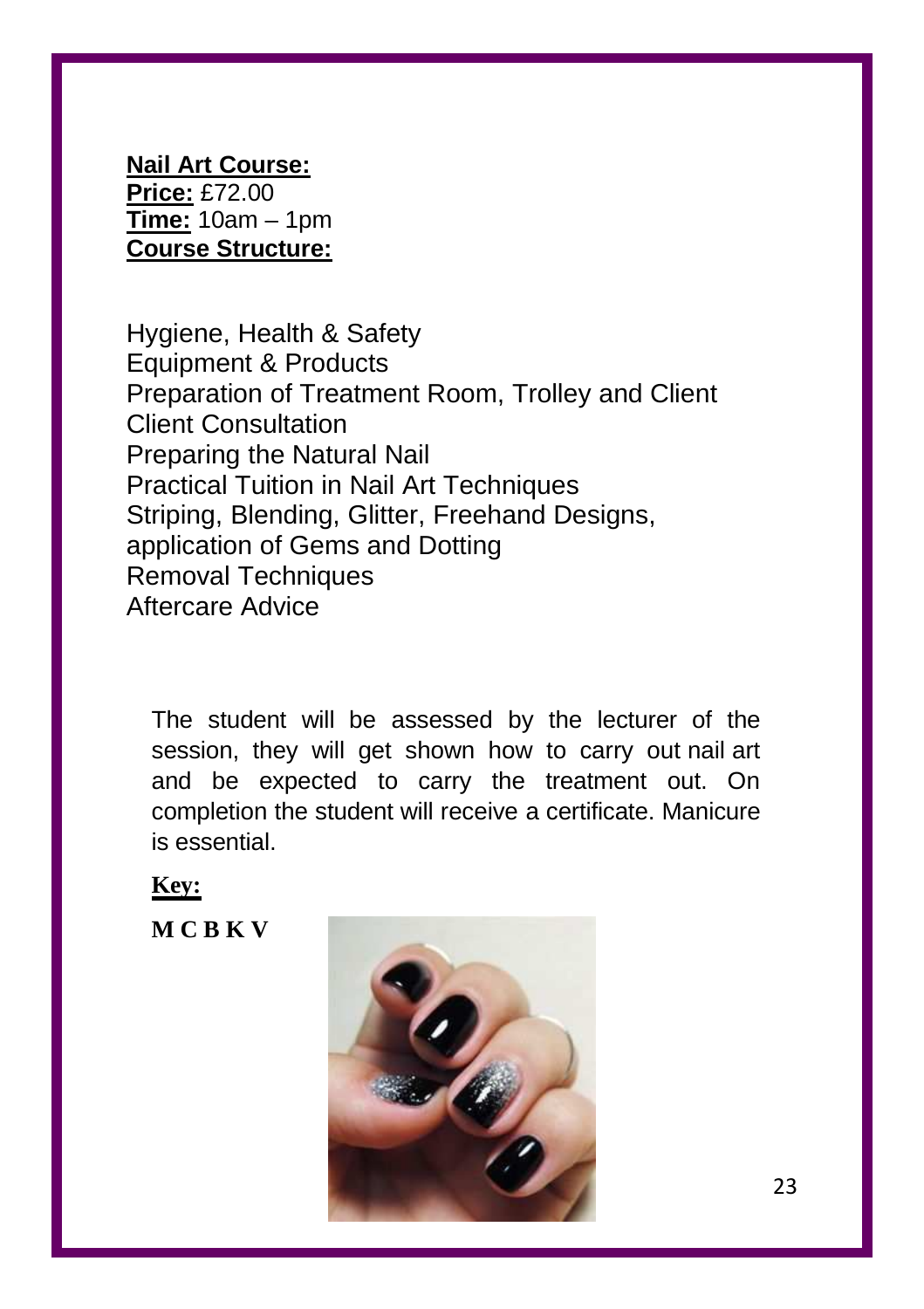**Nail Art 2 Course: Price:** £72.00 **Time:** 10am – 1pm **Course Structure:**

Hygiene, Health & Safety Equipment & Products Preparation of Treatment Room, Trolley and Client Client Consultation Preparing the Natural Nail Practical Tuition in Nail Art Techniques Application of flat decorations, Transfers, foils, stamping and Hollywood design. Removal Techniques Aftercare Advice

The student will be assessed by the lecturer of the session, they will get shown how to carry out nail art and be expected to carry the treatment out. On completion the student will receive a certificate. Manicure is essential.

**Key:**

**M C B K** 

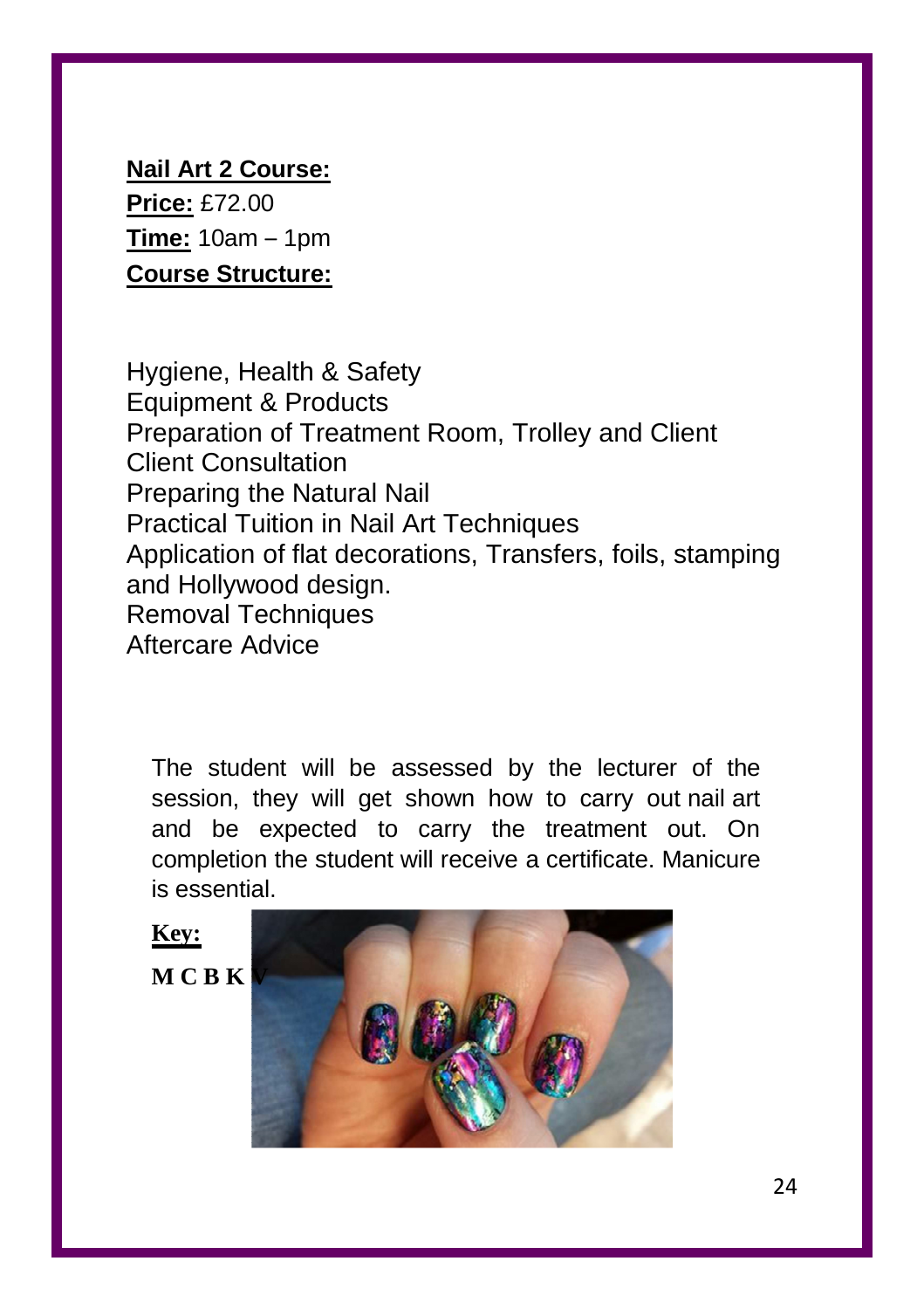# **Swarovski Crystals Course:**

**Price:** £72.00 **Time:** 10am – 1pm **Course Structure:**

Hygiene, Health & Safety Equipment & Products Preparation of Treatment Room, Trolley and Client Client Consultation Preparing the Natural Nail Practical Tuition in Swarovski crystal Techniques Removal Techniques Aftercare Advice

The student will be assessed by the lecturer of the session, they will get shown how to carry out Swarovski crystals and be expected to carry the treatment out. On completion the student will receive a certificate. Manicure or Pedicure is essential.

**Key:**

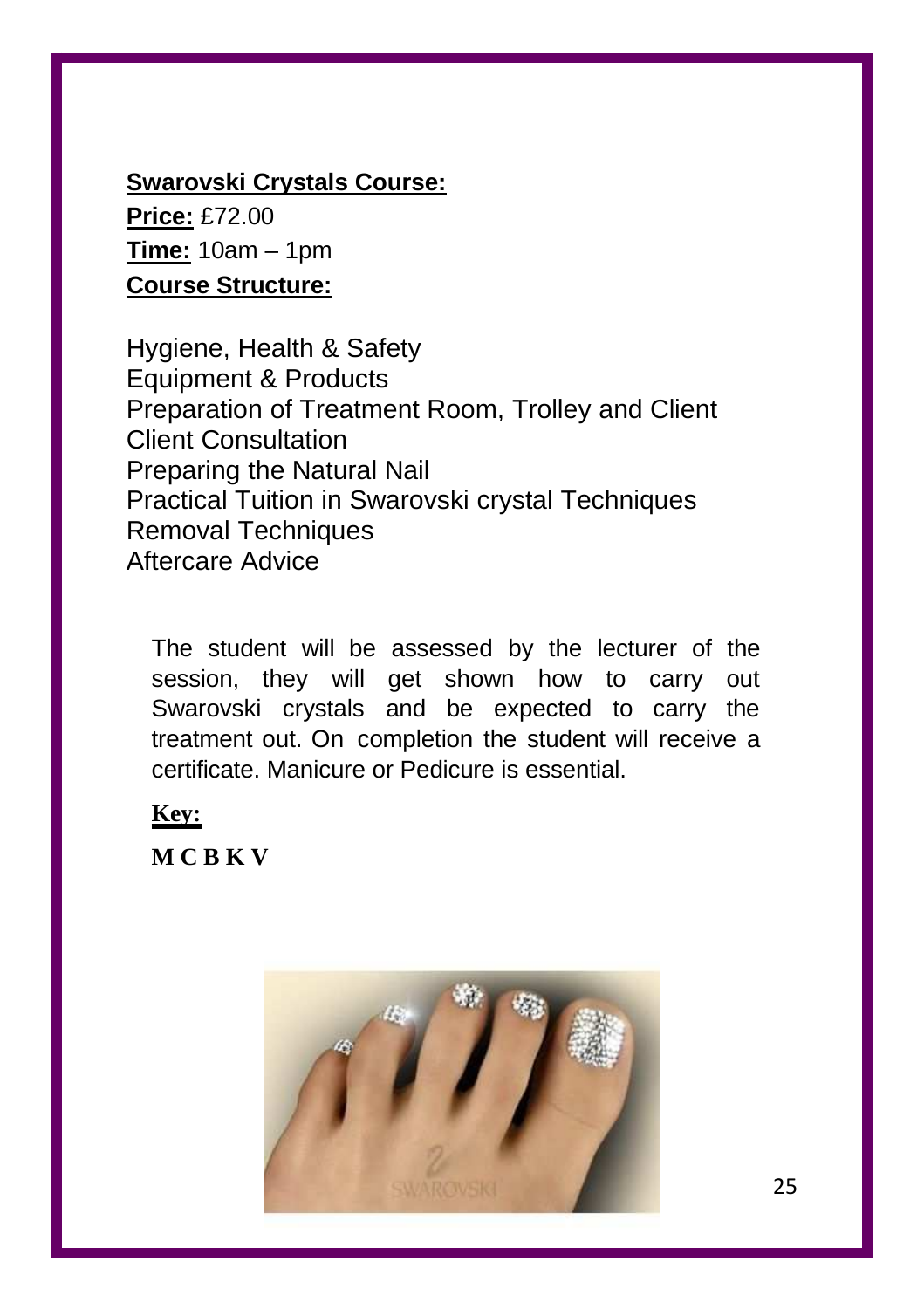**Hair Extensions (Micro Ring) Course: Price:** £216.00 **Time:** 10am – 4pm **Course Structure:**

Hygiene/Health & Safety Equipment & Materials Preparation of Room, Trolley & Client Contra Indications & Contra-Actions Hair Growth Cycle Consultation & Expectations Hair Types & Conditions Hair & Scalp Disorders Planning, Preparation, Minimising Risk & Damage (Practical) Application (Practical) **Aftercare** Maintenance (Practical) Removal (Practical)

The student will be assessed by the lecturer of the session, they will get shown how to carry out Micro Ring method and be expected to carry the treatment out. On completion the student will receive a certificate.

#### **Key:**

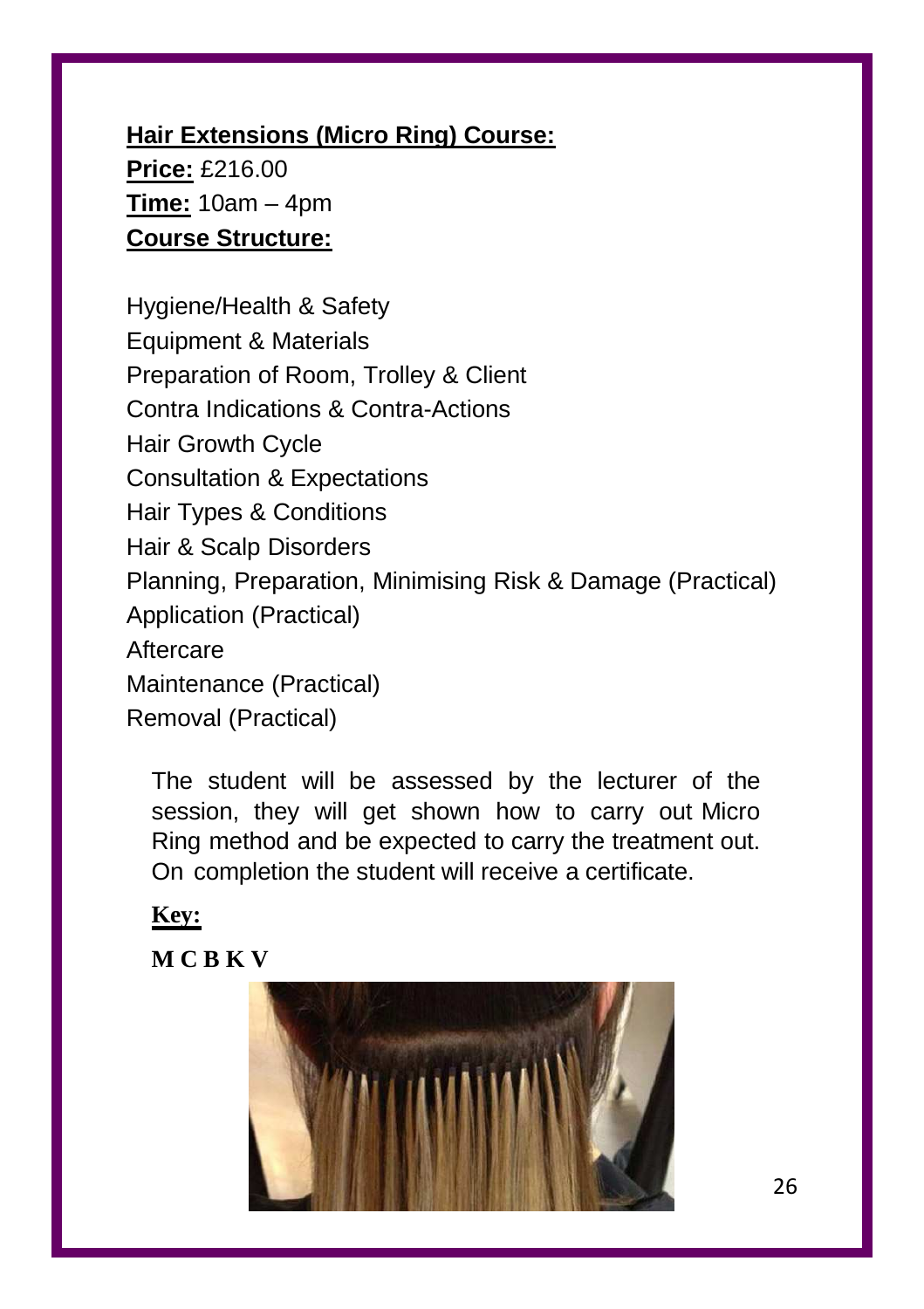**Hair Extensions (Pre Bonded) Course: Price:** £216.00 **Time:** 10am – 4pm **Course Structure:**

Hygiene/Health & Safety Equipment & Materials Preparation of Room, Trolley & Client Contra Indications & Contra-Actions Hair Growth Cycle Consultation & Expectations Hair Types & Conditions Hair & Scalp Disorders Planning, Preparation, Minimising Risk & Damage (Practical) Application (Practical) **Aftercare** Maintenance (Practical) Removal (Practical)

The student will be assessed by the lecturer of the session, they will get shown how to carry out Pre Bonded method and be expected to carry the treatment out. On completion the student will receive a certificate.

#### **Key:**

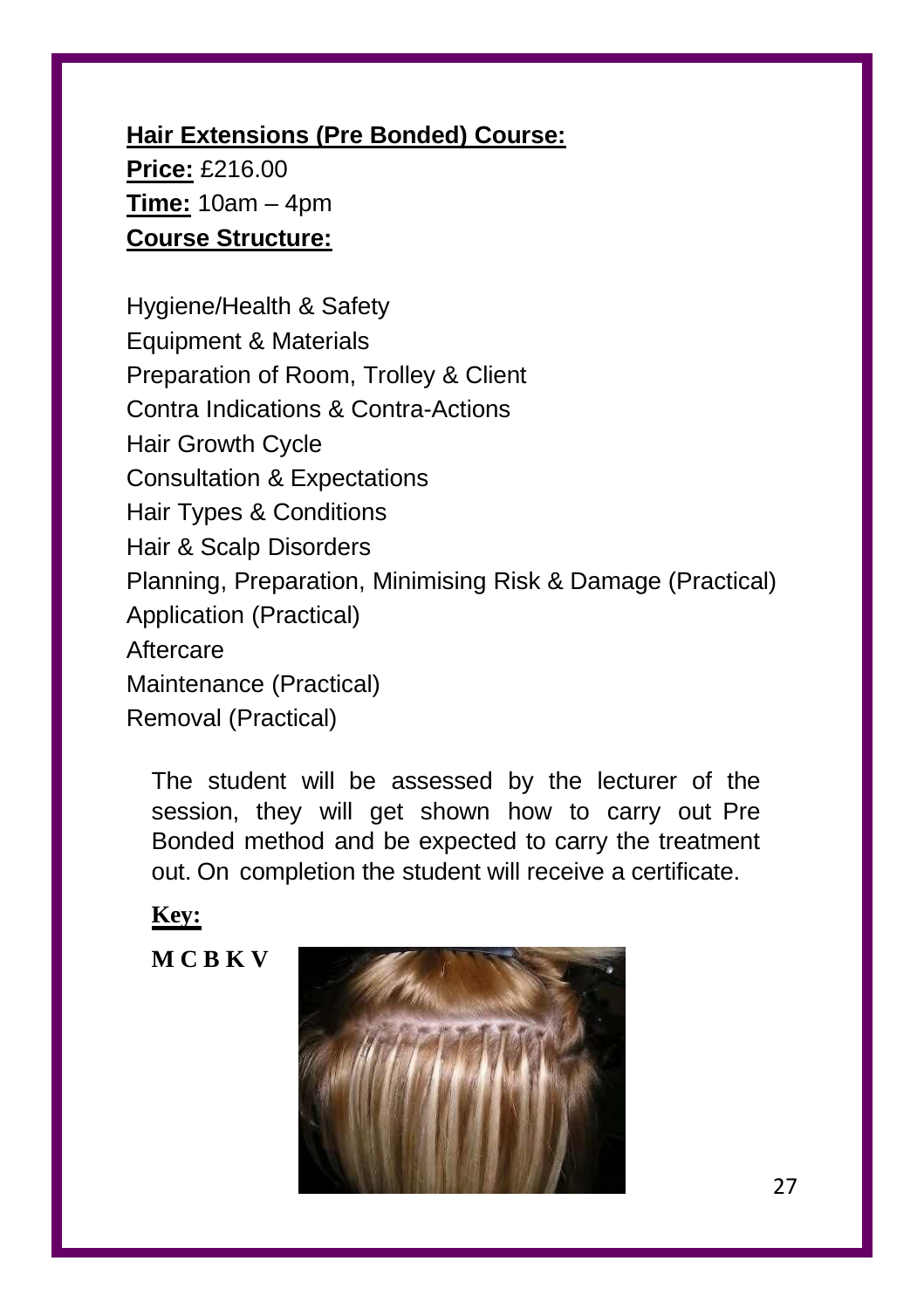**Hair Extensions (Tape in) Course: Price:** £216.00 **Time:** 10am – 4pm **Course Structure:**

Hygiene/Health & Safety Equipment & Materials Preparation of Room, Trolley & Client Contra Indications & Contra-Actions Hair Growth Cycle Consultation & Expectations Hair Types & Conditions Hair & Scalp Disorders Planning, Preparation, Minimising Risk & Damage (Practical) Application (Practical) **Aftercare** Maintenance (Practical) Removal (Practical)

The student will be assessed by the lecturer of the session, they will get shown how to carry out Tape in method and be expected to carry the treatment out. On completion the student will receive a certificate.

**Key: M C B K V**

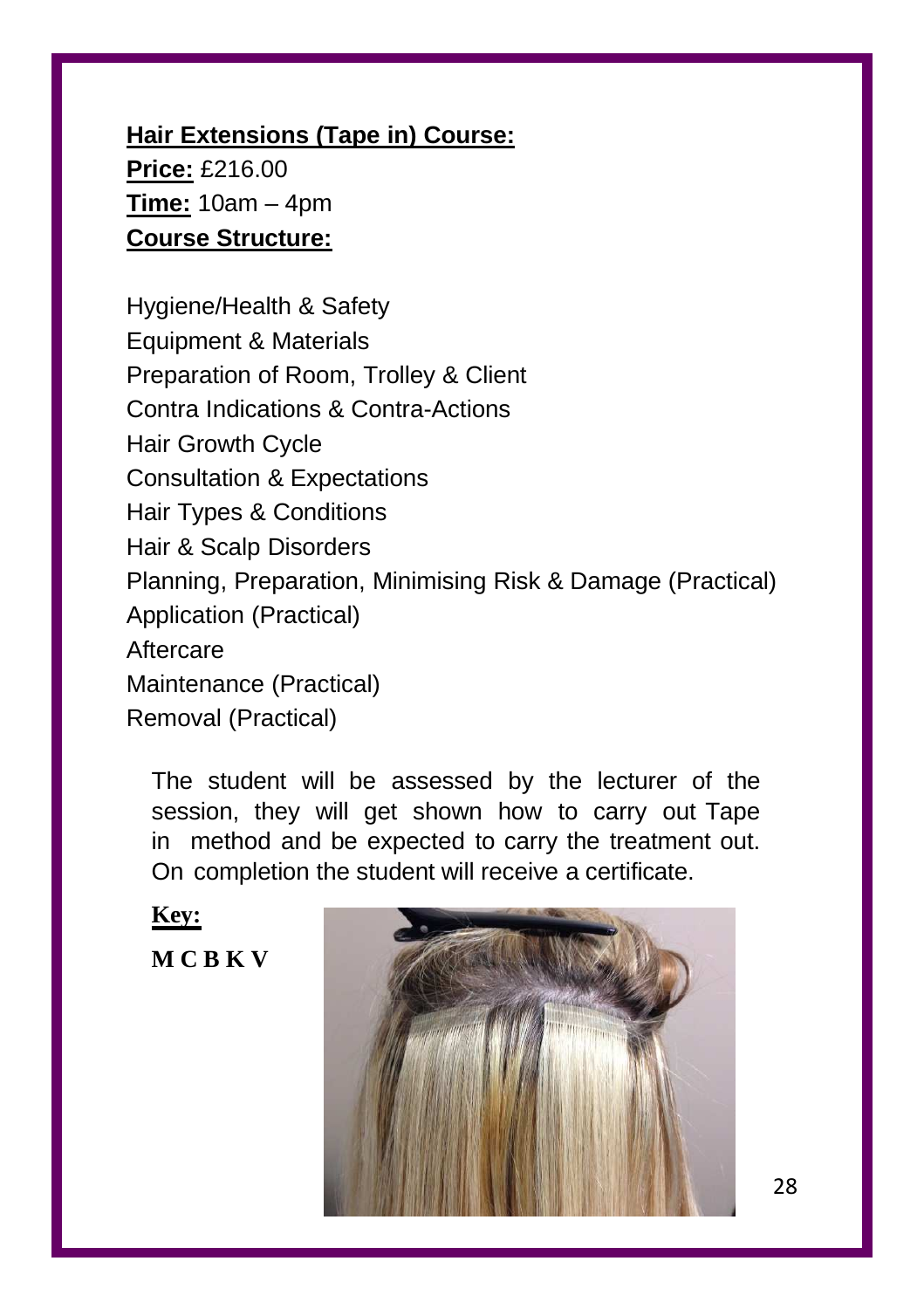**IBX Nail Treatment Course: Price:** £100.00 **Time:** 10am – 12.30pm **Course Structure:**

Hygiene/Health and safety Equipment and Materials Contra Indications & Contra Actions Client Consultation Nail Preparation Application of the treatment Removal of the treatment Aftercare Advice

The student will be assessed by the lecturer of the session, they will get shown how to carry out A full IBX treatment method and be expected to carry the treatment out. On completion the student will receive a certificate.

#### **Key:**

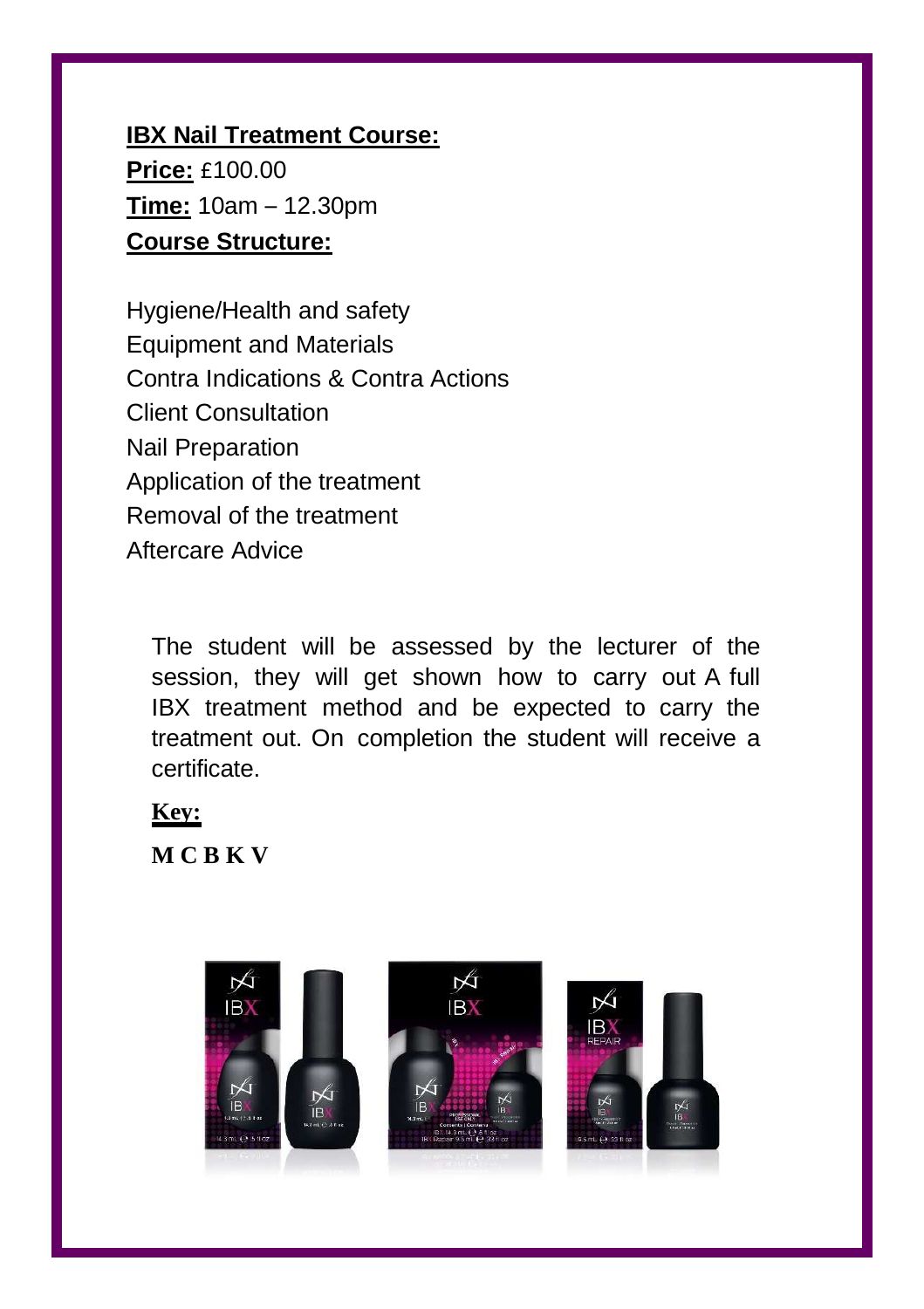**Body Wrap Course: Price:** £216.00 **Time:** 10am – 2pm **Course Structure:**

Hygiene, Health and Safety Equipment & Materials Preparation of Room, Trolley & Client Contra-indications & Contra-actions Pre-treatment Procedures Measuring & Re measuring The Treatment Aftercare Advice

The student will be assessed by the lecturer of the session, they will get shown how to carry out A body wrap and be expected to carry the treatment out. On completion the student will receive a certificate.

**Key:**

**M C B K V**



30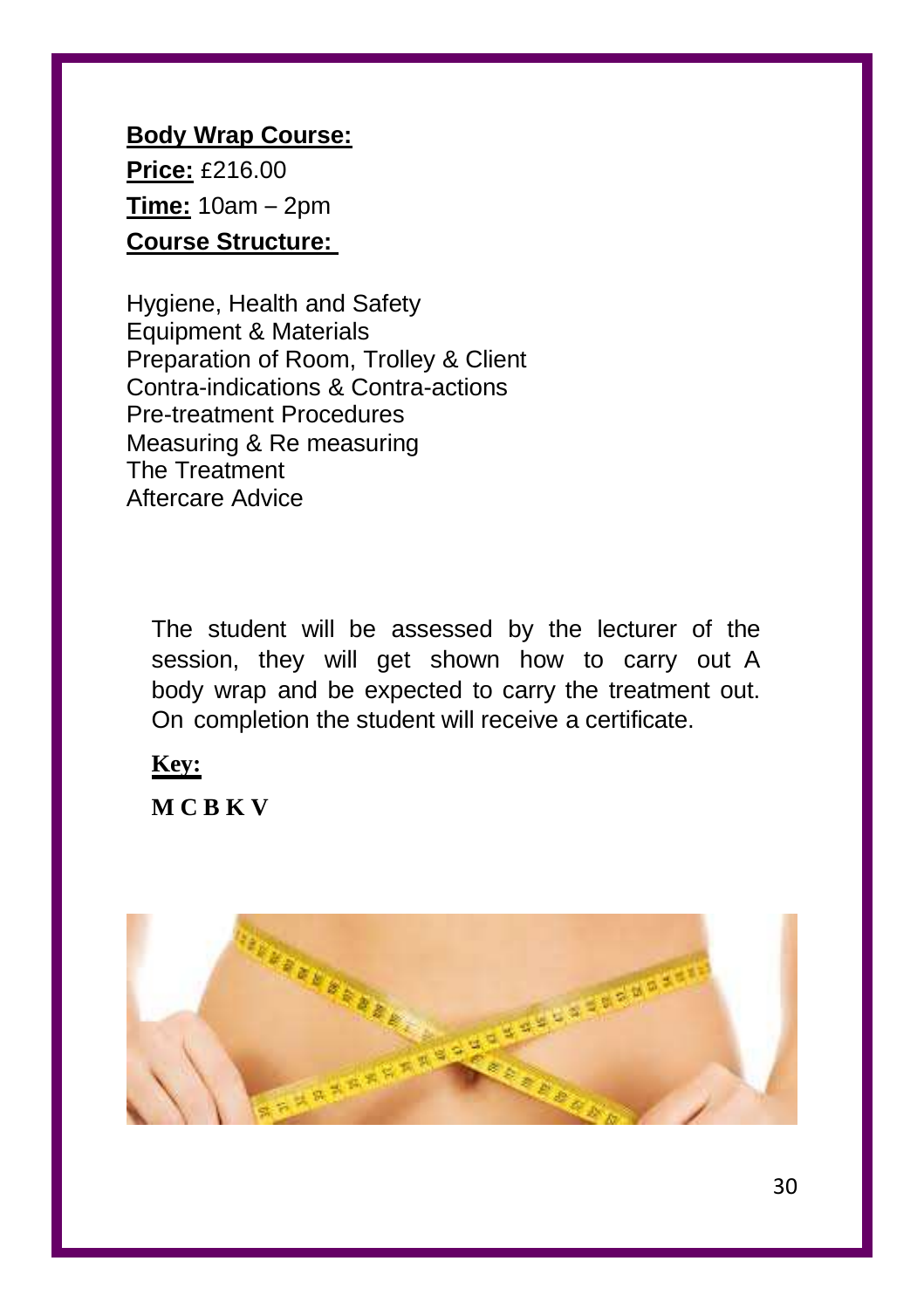# **Kit lists:**

# **Manicure:**

Black foam file 240 grit 3 way shine block Cuticle oil 15ml Cuticle Remover 28g Cuticle Massage Cream 28g Manicure Bowl Cuticle Nippers Cuticle Pusher Nail Wipes 200 pack Manicure kit

# **Pedicure:**

Black foam file 240 grit 3 way shine block Cuticle oil 15ml Cuticle Remover 28g Cuticle Massage Cream 28g Inflatable Pedicure bath Foot file Cuticle Nippers Cuticle Pusher Nail Wipes 200 pack Pedicure kit

# **Waxing:**

Waxing Starter kit Cotton Pads Talcum Powder Straight Tweezers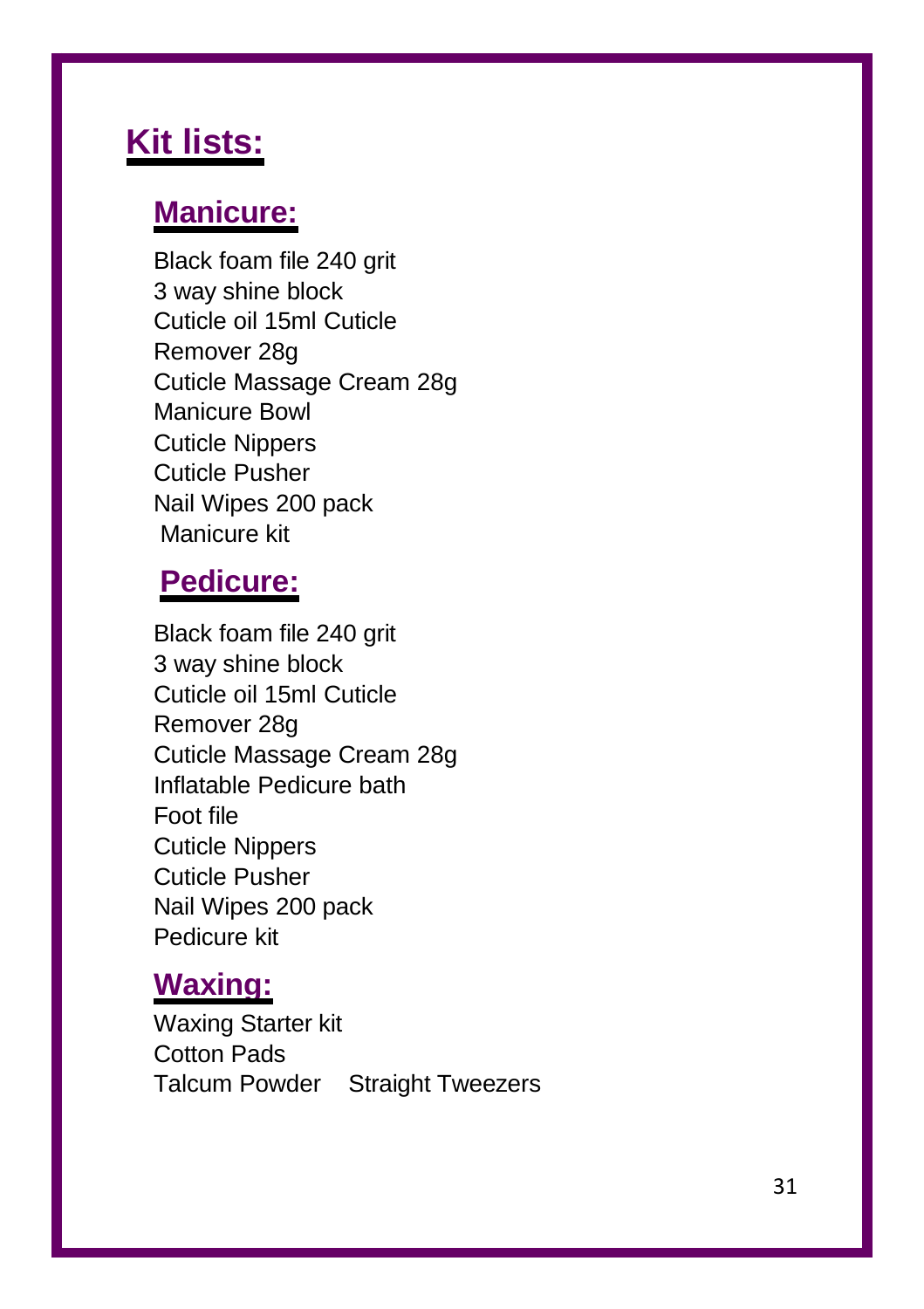# **Lash & Brow:**

Eyelash and Eyebrow tinting kit **Tweezers** Vaseline Cotton Pads Bowl Eye Make-up Remover

# **Facial:**

Cotton pads Mask Brush Sponges Large & Small Bowl Try me kit (Soothing, Nourishing and Equalizing)

# **Indian Head Massage:**

Massage Oil (Selection) Sectioning clips